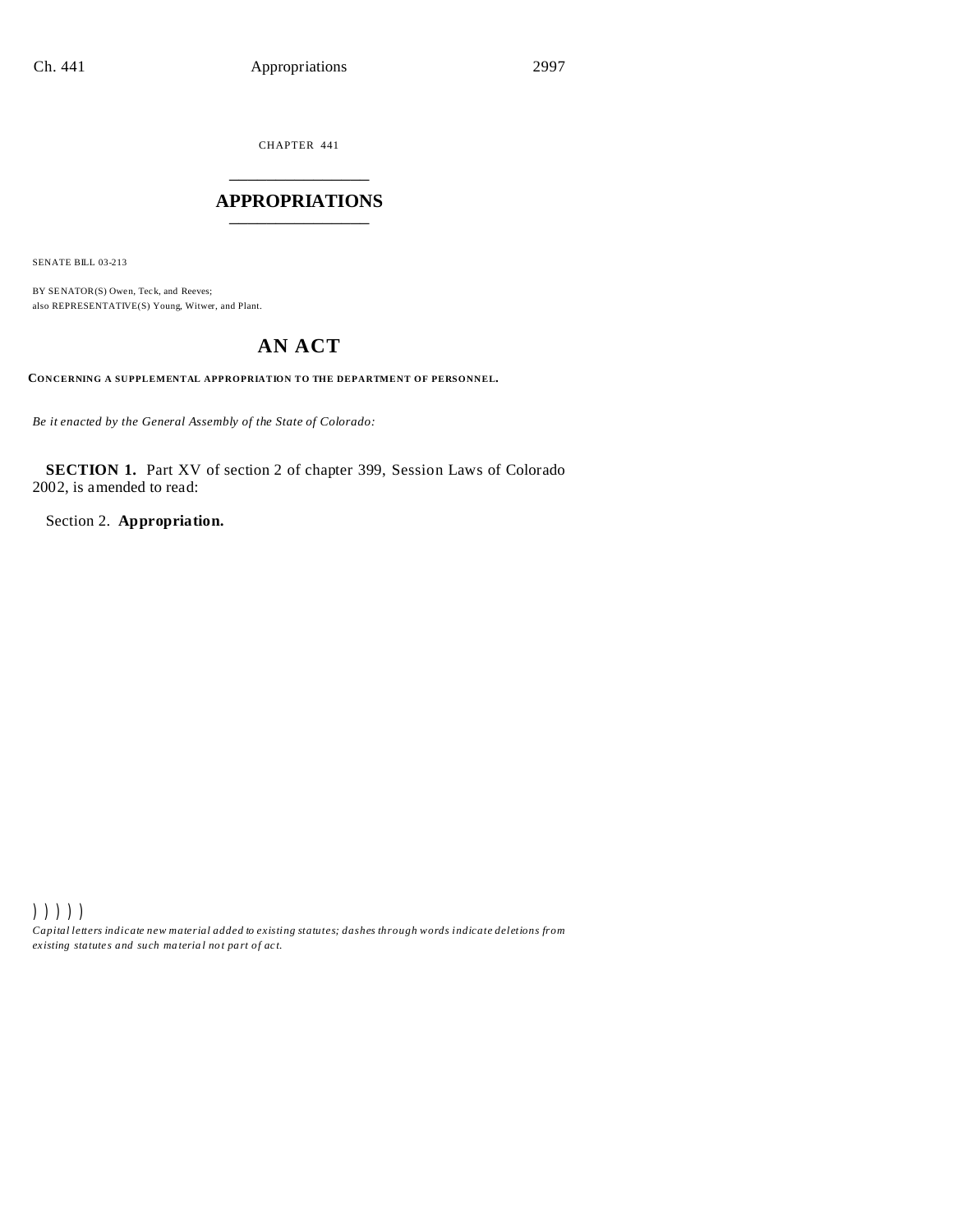÷,

|                                                |                           |              | <b>APPROPRIATION FROM</b>     |                                                |                          |                                       |                         |
|------------------------------------------------|---------------------------|--------------|-------------------------------|------------------------------------------------|--------------------------|---------------------------------------|-------------------------|
|                                                | ITEM &<br><b>SUBTOTAL</b> | <b>TOTAL</b> | <b>GENERAL</b><br><b>FUND</b> | <b>GENERAL</b><br><b>FUND</b><br><b>EXEMPT</b> | CASH<br><b>FUNDS</b>     | CASH<br><b>FUNDS</b><br><b>EXEMPT</b> | FEDERAL<br><b>FUNDS</b> |
|                                                | \$                        | \$           | \$                            | \$                                             | \$                       | \$                                    | \$                      |
|                                                |                           |              |                               | <b>PART XV</b>                                 |                          |                                       |                         |
|                                                |                           |              |                               | DEPARTMENT OF PERSONNEL                        |                          |                                       |                         |
| (1) EXECUTIVE DIRECTOR'S OFFICE <sup>67a</sup> |                           |              |                               |                                                |                          |                                       |                         |
| Personal Services                              | 1,718,004                 |              |                               |                                                |                          | $1,718,004(T)^{a}$                    |                         |
|                                                | $(26.0$ FTE)              |              |                               |                                                |                          |                                       |                         |
| Health, Life, and Dental                       | 1,115,750                 |              | 434,233                       |                                                | 14,268(T)                | 667,249(T)                            |                         |
|                                                | 1,045,083                 |              | 415,194                       |                                                | $21,617(T)$ <sup>b</sup> | $608,272(T)^c$                        |                         |
| Short-term Disability                          | 34,931                    |              | 12,088                        |                                                | $818(T)^{6}$             | 22,025(T)                             |                         |
|                                                | 31,632                    |              | 10,589                        |                                                | $773(T)^b$               | $20,270(T)^c$                         |                         |
| Salary Survey and Senior                       |                           |              |                               |                                                |                          |                                       |                         |
| <b>Executive Service</b>                       | 1,472,777                 |              | 669,520                       |                                                | $13,382(T)^{b}$          | $789,875(T)$ <sup>c</sup>             |                         |
| Performance-based Pay                          |                           |              |                               |                                                |                          |                                       |                         |
| Awards                                         | 315,162                   |              | 141,261                       |                                                | $2,555(T)^{b}$           | $171,346(T)$ <sup>c</sup>             |                         |
| Shift Differential                             | 78,422                    |              |                               |                                                |                          | $78,422(T)^c$                         |                         |
| Workers' Compensation                          | 310,132                   |              | 114,929                       |                                                | $2,858(T)^{b}$           | $192,345(T)^c$                        |                         |
| <b>Operating Expenses</b>                      | 121,080                   |              |                               |                                                |                          | $121,080(T)^d$                        |                         |
| Legal Services for 3,432                       |                           |              |                               |                                                |                          |                                       |                         |
| hours                                          | 205,234                   |              | 142,922                       |                                                | $3,349(T)^{b}$           | $58,963(T)^c$                         |                         |
| <b>ADMINISTRATIVE LAW JUDGE</b>                |                           |              |                               |                                                |                          |                                       |                         |
| <b>SERVICES</b>                                | 1,857                     |              |                               |                                                |                          | $1,857(T)^c$                          |                         |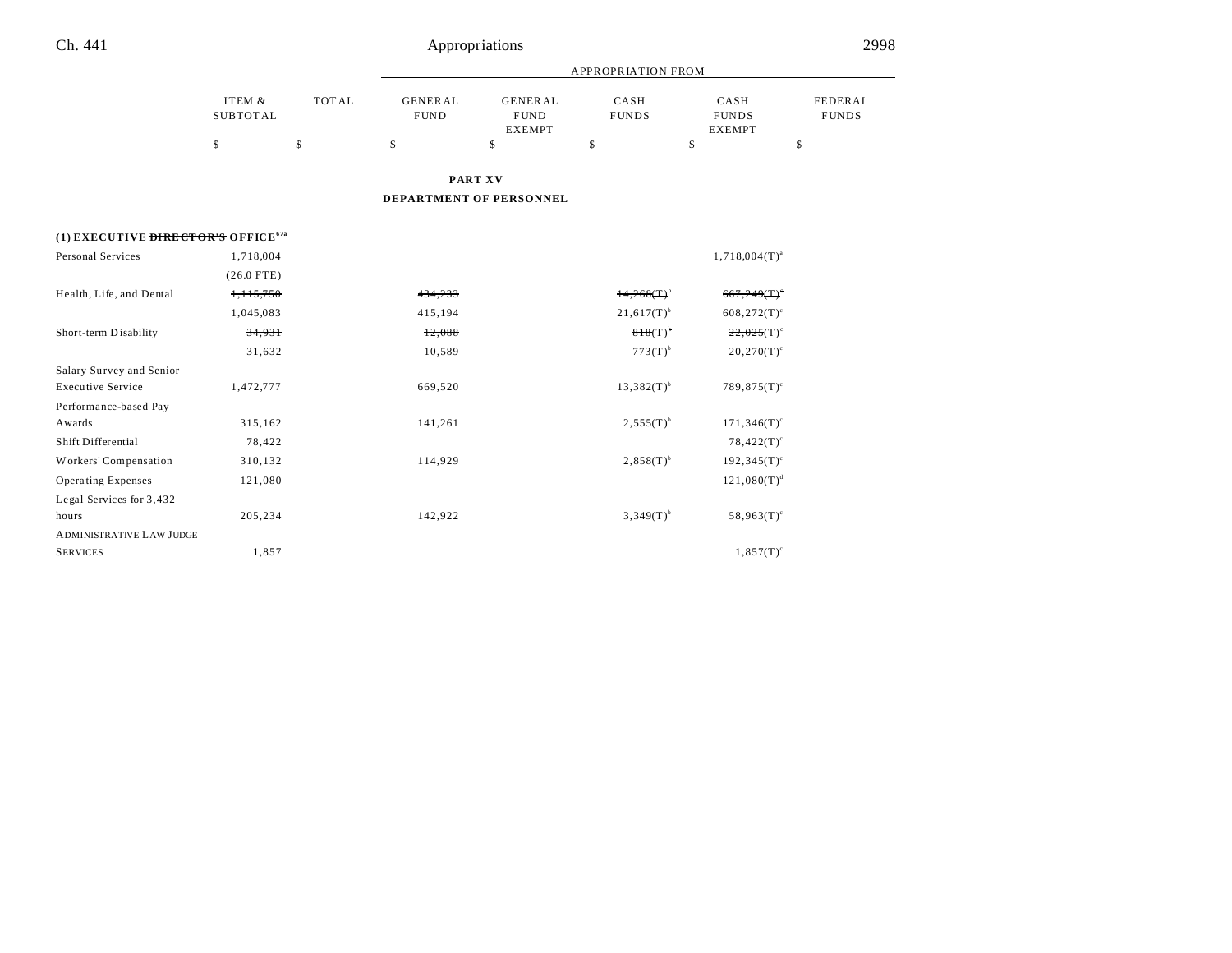| Purchase of Services from  |                      |           |                      |                          |
|----------------------------|----------------------|-----------|----------------------|--------------------------|
| Computer Center            | 1,402,969            | 1.284.204 |                      | H8,765(T)                |
|                            | 1,418,459            | 1,298,383 |                      | $120,076(T)^c$           |
| Multiuse Network Payments  | 345,565              |           |                      | $345,565($ T $)^{\circ}$ |
|                            | 1,132,787            |           |                      | $1,132,787(T)^c$         |
| Payment to Risk            |                      |           |                      |                          |
| Management and Property    |                      |           |                      |                          |
| Funds                      | 489,186              | 181,283   | $4,507(T)^{b}$       | $303,396(T)^c$           |
| Vehicle Lease Payments     | 164,744              | 115,371   |                      | 49,373(T)                |
|                            | 132,731              | 92,952    |                      | $39,779(T)^c$            |
| Leased Space               | 907,395              | 361,645   | $10,072(T)^{b}$      | $535,678(T)^c$           |
| Capitol Complex Leased     |                      |           |                      |                          |
| Space                      | 1,133,861            | 474,118   | 138,028 <sup>e</sup> | $521,715(T)^c$           |
| <b>Test Facility Lease</b> | 116,351              | 116,351   |                      |                          |
| <b>Employment Security</b> |                      |           |                      |                          |
| Contract Payment           | 17,400               | 10,889    |                      | $6,511(T)^f$             |
| Employees Emeritus         |                      |           |                      |                          |
| Retirement                 | 11,039               | 11,039    |                      |                          |
| Governor's Transition      | 10,000               | 10,000    |                      |                          |
|                            | <del>9.970.002</del> |           |                      |                          |
|                            | 10,668,592           |           |                      |                          |

<sup>a</sup> Of this amount, \$1,593,006 shall be from indirect cost recoveries and \$124,998 shall be from user fees from other state agencies.

<sup>b</sup> These amounts shall be from user fees from other state agencies.

c These amounts shall be from u ser fees from other sta te agencies.

<sup>d</sup> This amount shall be from indirect cost recoveries from other divisions within the Department.

<sup>e</sup> Of this amount, \$131,331 shall be from the Capitol Parking Fund and \$6,697 shall be from the Deferred Compensation Administration Fund.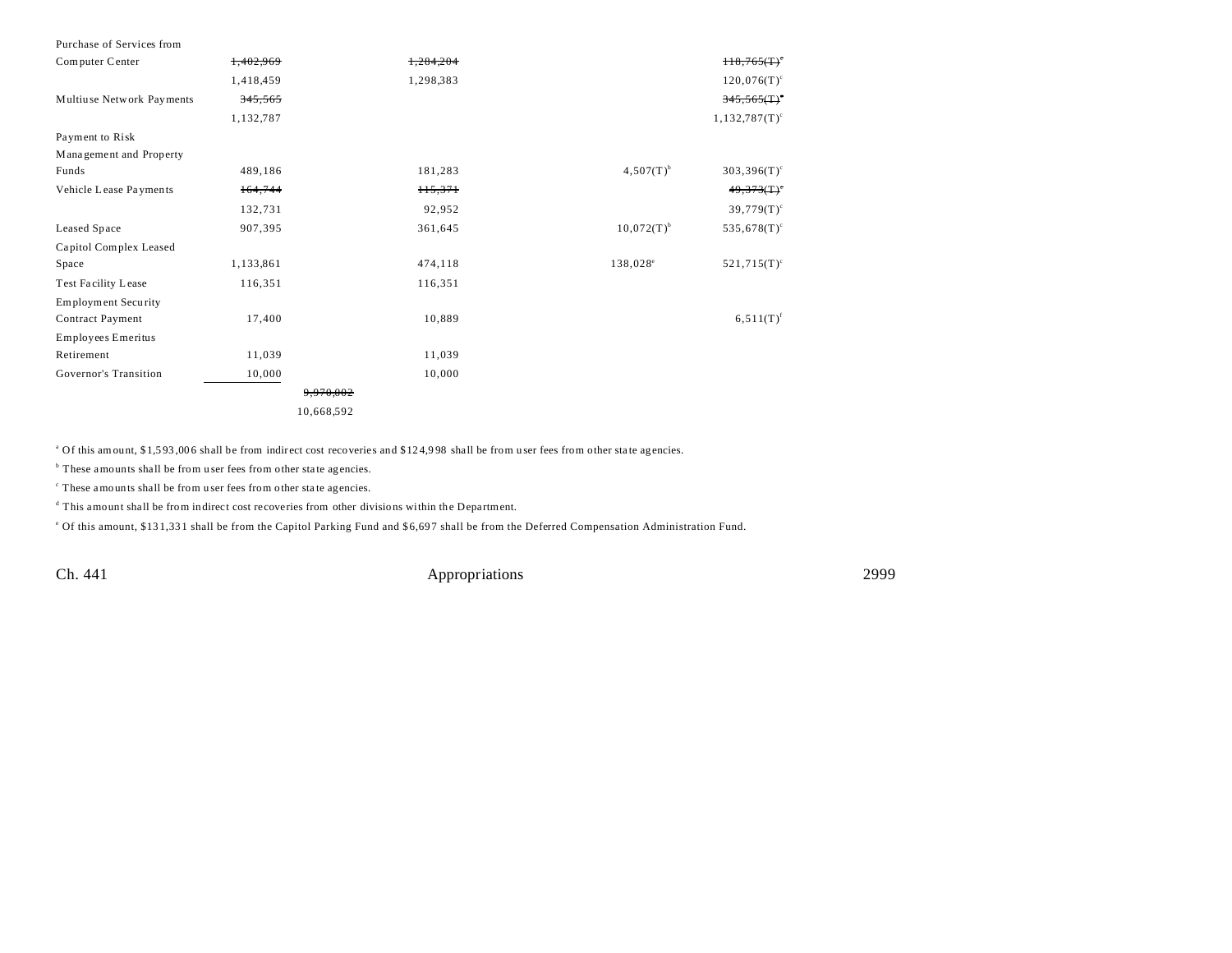|          |       | APPROPRIATION FROM |                |              |               |              |
|----------|-------|--------------------|----------------|--------------|---------------|--------------|
| ITEM &   | TOTAL | <b>GENERAL</b>     | <b>GENERAL</b> | CASH         | CASH          | FEDERAL      |
| SUBTOTAL |       | <b>FUND</b>        | <b>FUND</b>    | <b>FUNDS</b> | <b>FUNDS</b>  | <b>FUNDS</b> |
|          |       |                    | <b>EXEMPT</b>  |              | <b>EXEMPT</b> |              |
|          |       |                    |                |              |               |              |

f Of this amount, \$2,29 1 shall be from the Department of Human Services, \$1,22 8 shall be from the Department of Natural Resources, \$922 shall be from the Department of Personnel, \$744 shall be from the Department of Law, \$597 shall be from the Department of Agriculture, \$368 shall be from the Department of Public Health and Environment, \$101 shall be from the Department of Regulatory Agencies, \$88 shall be from the Department of Revenue, \$65 from the Department of Local Affairs, \$62 shall be from the Department of Corrections, \$32 shall be from the Department of Public Safety, and \$ 13 shall be from the Department of State.

## **(2) HUMAN RESOURCE SERVICES<sup>30</sup> RESOURCES<sup>30</sup>**

| (A) Human Resource Services    |              |         |                    |
|--------------------------------|--------------|---------|--------------------|
| (1) State Agency Services      |              |         |                    |
| <b>HUMAN RESOURCE SERVICES</b> |              |         |                    |
| Personal Services              | 2,126,779    | 829,023 | $1,297,756(T)^{a}$ |
|                                | 1,998,283    | 700,527 |                    |
|                                | $(37.0$ FTE) |         |                    |
|                                | $(35.9$ FTE) |         |                    |
| <b>Operating Expenses</b>      | 108,462      | 108,462 |                    |
|                                | 2,235,241    |         |                    |
|                                | 2,106,745    |         |                    |
|                                |              |         |                    |

<sup>a</sup> This amount shall be from indirect cost recoveries from other divisions within the department.

| (2) Training Services |         |                       |
|-----------------------|---------|-----------------------|
| Personal Services     | 165.765 | $21.419$ <sup>a</sup> |

 $144,346(T)^{b}$ (3.0 FTE)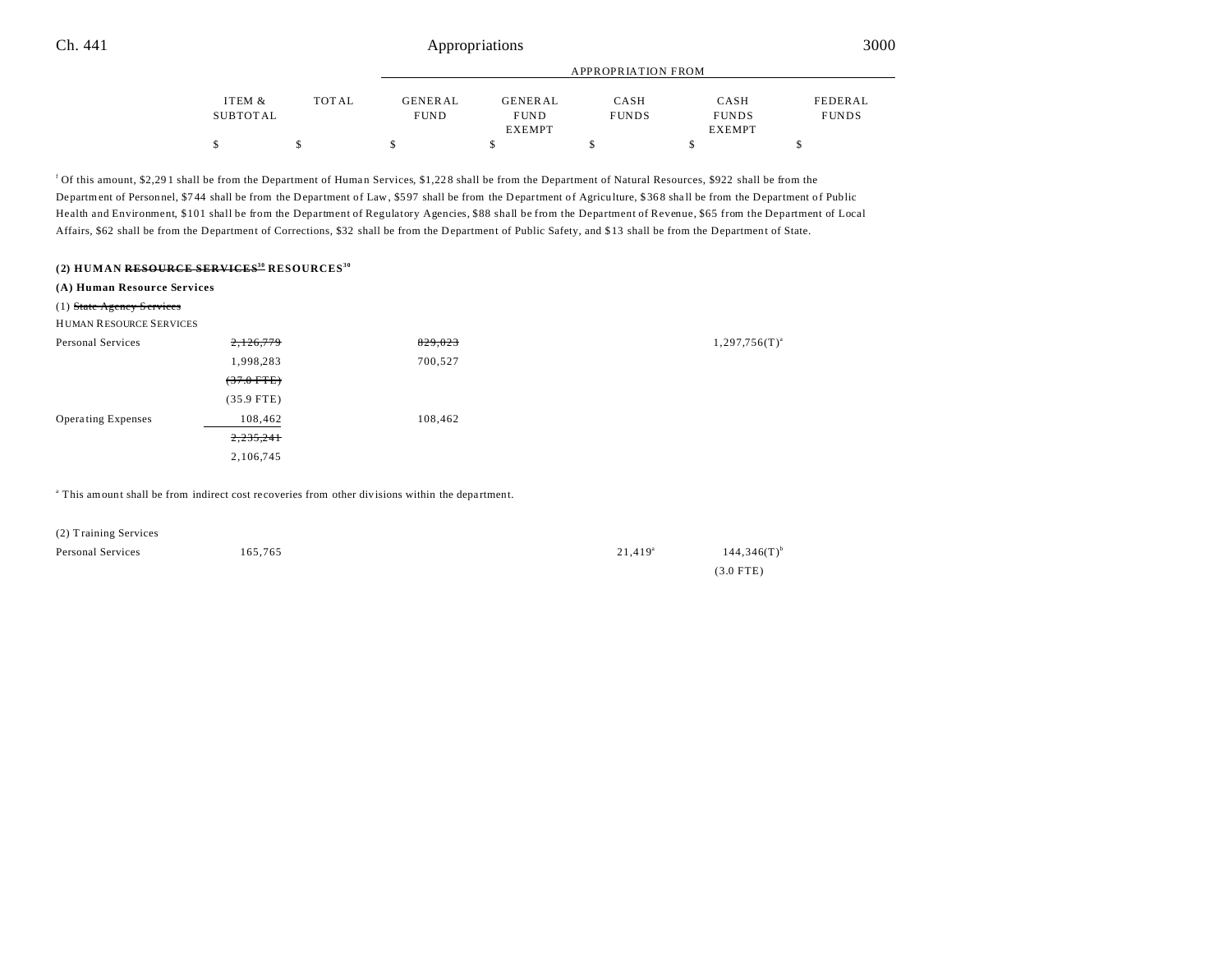| <b>Operating Expenses</b>       | 79,573  | $79.573(T)^t$ |
|---------------------------------|---------|---------------|
| <b>Indirect Cost Assessment</b> | 46.726  | $46,726(T)^t$ |
|                                 | 292.064 |               |

a This amount shall be from the sale of job r eference ma nuals a nd training revenue from non-state a gencies.

<sup>b</sup> These amounts shall be from training revenues from state agencies.

## **(B) Employee Benefits Services**

| Personal Services               | 783.976      | $211,294^a$         | $572,682(T)$ <sup>b</sup> |
|---------------------------------|--------------|---------------------|---------------------------|
|                                 | $(11.0$ FTE) |                     |                           |
| <b>Operating Expenses</b>       | 51,355       | 23,574 <sup>a</sup> | $27,781(T)^{b}$           |
| <b>Utilization Review</b>       | 40,000       |                     | $40,000(T)^{b}$           |
| Deferred Compensation           |              |                     |                           |
| Plans                           | 84,500       | 84,500 <sup>a</sup> |                           |
| Defined Contribution Plans      | 6,226        | $6,226^{\circ}$     |                           |
| <b>Indirect Cost Assessment</b> | 138,080      | $37,658^{\circ}$    | $100,422(T)^{b}$          |
|                                 | 1,104,137    |                     |                           |

<sup>a</sup> These amounts shall be from the Deferred Compensation Fund.

<sup>b</sup> These amounts shall be from the Benefits Administration Fund, which is counted as cash funds exempt because the funds are generated from employee contributions.

c This amou nt shall be from the Defined Contribution Fund.

## **(C) Risk M anagement Services**

| Personal Services         | 536.117 | $536,117(T)^{a}$ |
|---------------------------|---------|------------------|
|                           |         | $(9.0$ FTE)      |
| <b>Operating Expenses</b> | 57,104  | $57,104(T)^{a}$  |

| Ch. 441 | Appropriations | 3001 |
|---------|----------------|------|
|         |                |      |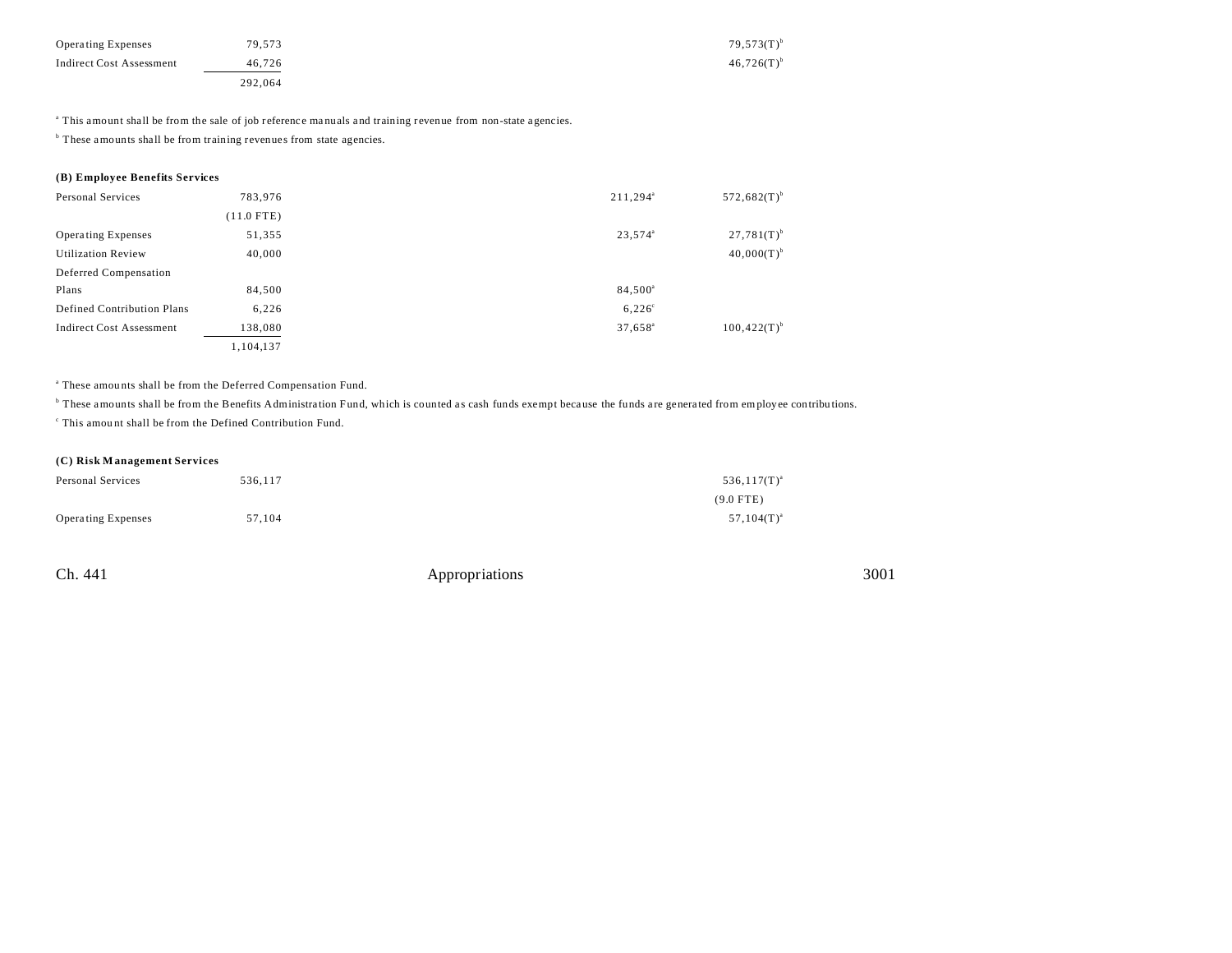|                                 |                           |              | <b>APPROPRIATION FROM</b>     |                                                |                      |                                       |                         |
|---------------------------------|---------------------------|--------------|-------------------------------|------------------------------------------------|----------------------|---------------------------------------|-------------------------|
|                                 | ITEM &<br><b>SUBTOTAL</b> | <b>TOTAL</b> | <b>GENERAL</b><br><b>FUND</b> | <b>GENERAL</b><br><b>FUND</b><br><b>EXEMPT</b> | CASH<br><b>FUNDS</b> | CASH<br><b>FUNDS</b><br><b>EXEMPT</b> | FEDERAL<br><b>FUNDS</b> |
|                                 | \$                        | \$           | \$                            | \$                                             | \$                   | \$                                    | \$                      |
| Audit Expense                   | 63,120                    |              |                               |                                                |                      | $63,120(T)^{a}$                       |                         |
| Legal Services for 31,860       |                           |              |                               |                                                |                      |                                       |                         |
| hours                           | 1,905,228                 |              |                               |                                                |                      | $1,905,228(T)$ <sup>b</sup>           |                         |
| Liability Premiums              | 6,089,172                 |              |                               |                                                | $900, 158(T)^c$      | $5,189,014(T)$ <sup>b</sup>           |                         |
| Property Premiums               | 5,599,850                 |              |                               |                                                | $571, 135(T)^d$      | $5,028,715(T)^e$                      |                         |
| Workers' Compensation           |                           |              |                               |                                                |                      |                                       |                         |
| Premiums                        | 23,001,966                |              |                               |                                                | $2,517,113(T)^c$     | $20,484,853(T)$ <sup>b</sup>          |                         |
| <b>Indirect Cost Assessment</b> | 100,403                   |              |                               |                                                |                      | $100,403(T)^{a}$                      |                         |
|                                 | 37,352,960                |              |                               |                                                |                      |                                       |                         |

a These amou nts shall be from state agency appropriations to the Risk Mana gement Fund and the Self-Insured Property Fund.

<sup>b</sup> These amounts shall be from state agency appropriations to the Risk Management Fund.

These amounts shall be from enterprises within state agency appropriations to the Risk Management Fund.

<sup>d</sup> This amount shall be from enterprises within state agency appropriations to the Self-Insured Property Fund.

e This amou nt shall be from state agency appropriations to the Self-Insured Property Fund.

40,984,402

40,855,906

**(3) PERSONNEL BOARD**

Personal Services 373,669 371,669 1,200<sup>a</sup> 1,200<sup>a</sup>

 $800(T)^b$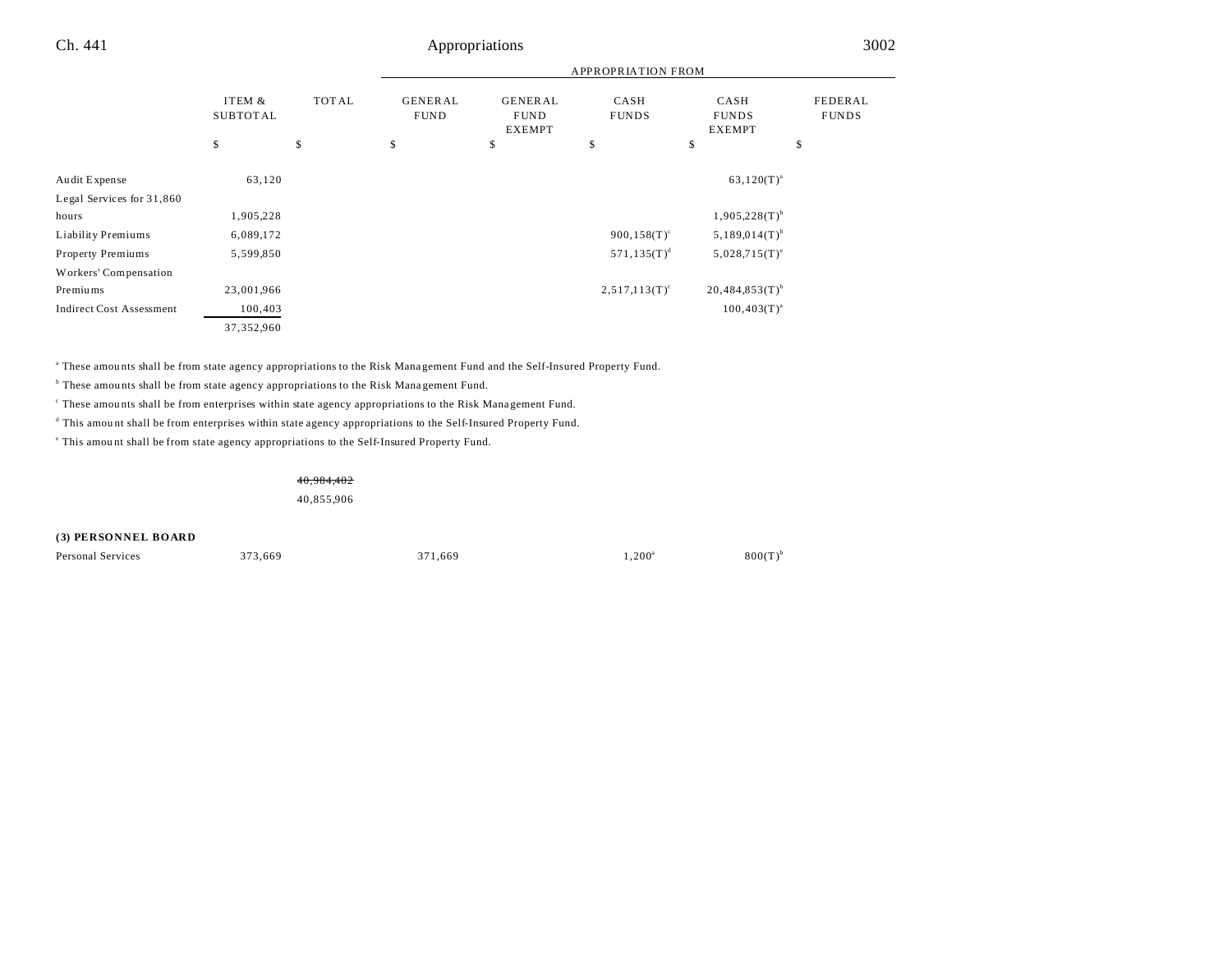|                           | $(4.8$ FTE) |        |
|---------------------------|-------------|--------|
| <b>Operating Expenses</b> | 29.033      | 29.033 |
|                           | 402,702     |        |

a This amou nt shall be from receipts collected for copies of information and case documentation.

<sup>b</sup> This amount shall be from receipts from state agencies for copies of information and case documentation.

## **(4) CENTRAL SERVICES**

## **(A) Administration**

| Personal Services               | 687,647      |
|---------------------------------|--------------|
|                                 | 608,271      |
|                                 | $(11.0$ FTE) |
|                                 | $(10.0$ FTE) |
| Operating Expenses              | 77,427       |
| <b>Indirect Cost Assessment</b> | 369,680      |
|                                 | 1,134,754    |
|                                 | 1,055,378    |
|                                 |              |

<sup>a</sup> This amount shall be from all sections of Central Services and from user fees from other state agencies.

## **(B) Integrated Document Factory**

| (1) Reprographics Services |              |                   |                    |
|----------------------------|--------------|-------------------|--------------------|
| Personal Services          | 1,170,843    |                   |                    |
|                            | $(30.1$ FTE) |                   |                    |
| <b>Operating Expenses</b>  | 2,080,722    |                   |                    |
|                            | 3,251,565    | $240,618^{\circ}$ | $3,010,947(T)^{b}$ |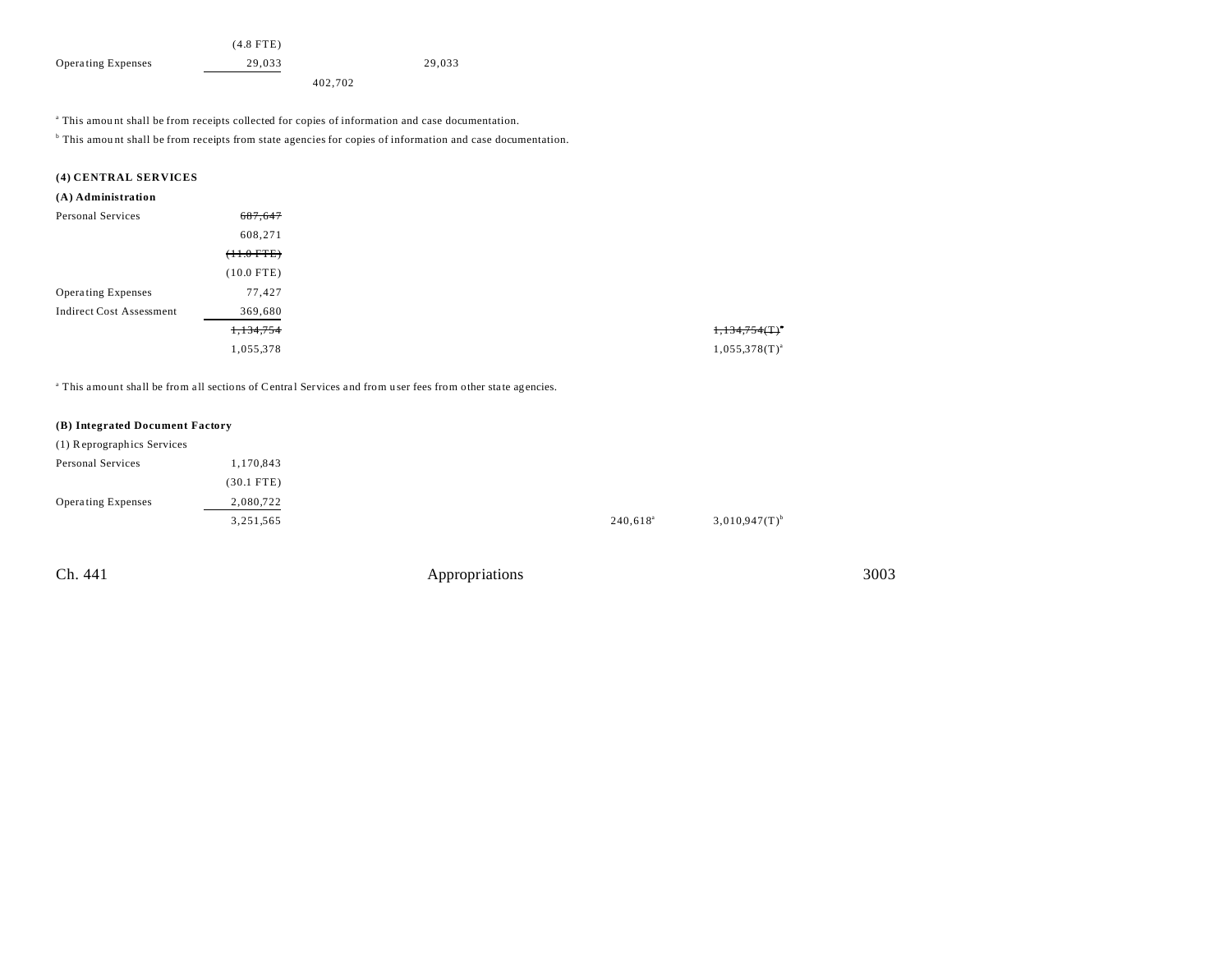|                                                                           |                           |              | APPROPRIATION FROM            |                                                 |                      |                                       |                                |
|---------------------------------------------------------------------------|---------------------------|--------------|-------------------------------|-------------------------------------------------|----------------------|---------------------------------------|--------------------------------|
|                                                                           | ITEM &<br><b>SUBTOTAL</b> | <b>TOTAL</b> | <b>GENERAL</b><br><b>FUND</b> | <b>GENERAL</b><br>${\tt FUND}$<br><b>EXEMPT</b> | CASH<br><b>FUNDS</b> | CASH<br><b>FUNDS</b><br><b>EXEMPT</b> | <b>FEDERAL</b><br><b>FUNDS</b> |
|                                                                           | \$                        | \$           | \$                            | \$                                              | \$                   | \$                                    | \$                             |
| <sup>a</sup> This amount shall be from user fees from non-state agencies. |                           |              |                               |                                                 |                      |                                       |                                |
| <sup>b</sup> This amount shall be from user fees from state agencies.     |                           |              |                               |                                                 |                      |                                       |                                |
| (2) Imaging and Microfilm Services                                        |                           |              |                               |                                                 |                      |                                       |                                |
| Personal Services                                                         | 780,316                   |              |                               |                                                 |                      |                                       |                                |
|                                                                           | $(15.0$ FTE)              |              |                               |                                                 |                      |                                       |                                |
| <b>Operating Expenses</b>                                                 | 220,610                   |              |                               |                                                 |                      |                                       |                                |
|                                                                           | 1,000,926                 |              |                               |                                                 | 35,878 <sup>a</sup>  | $965,048(T)$ <sup>b</sup>             |                                |
| <sup>a</sup> This amount shall be from user fees from non-state agencies. |                           |              |                               |                                                 |                      |                                       |                                |
| <sup>b</sup> This amount shall be from user fees from state agencies.     |                           |              |                               |                                                 |                      |                                       |                                |
| (3) Mail Services                                                         |                           |              |                               |                                                 |                      |                                       |                                |
| Personal Services                                                         | 1,034,482                 |              |                               |                                                 |                      |                                       |                                |
|                                                                           | $(32.0$ FTE)              |              |                               |                                                 |                      |                                       |                                |
| <b>Operating Expenses</b>                                                 | 4,500,522                 |              |                               |                                                 |                      |                                       |                                |
|                                                                           | 4,821,777                 |              |                               |                                                 |                      |                                       |                                |
|                                                                           | 5,535,004                 |              |                               |                                                 | 351,498 <sup>a</sup> |                                       |                                |
|                                                                           | 5,856,259                 |              |                               |                                                 |                      | $5,504,761(T)$ <sup>b</sup>           |                                |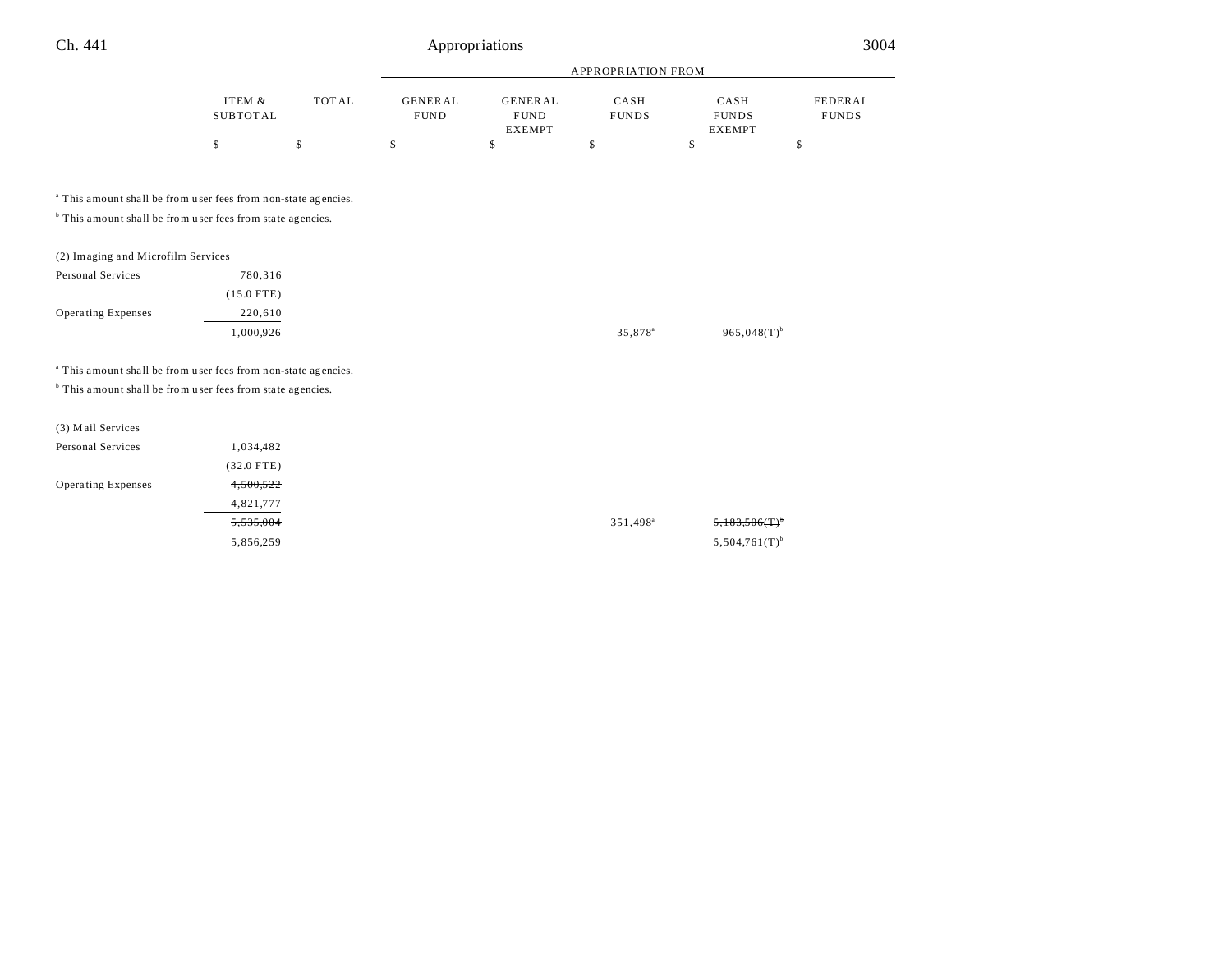<sup>a</sup> This amount shall be from user fees from non-state agencies.

<sup>b</sup> This amount shall be from user fees from state agencies.

# **(C) Fleet Management Program and Mo tor Pool Services189, 190, 191**

| Personal Services          | 779,915         |  |                    |                               |
|----------------------------|-----------------|--|--------------------|-------------------------------|
|                            | 704,325         |  |                    |                               |
|                            | $(+7.0$ FTE $)$ |  |                    |                               |
|                            | $(16.0$ FTE)    |  |                    |                               |
| <b>Operating Expenses</b>  | 12,305,933      |  |                    |                               |
| Vehicle Replacement Lease, |                 |  |                    |                               |
| Purchase or Lease/Purchase | 17,638,256      |  |                    |                               |
|                            | 15,160,775      |  |                    |                               |
|                            | 30,724,104      |  | $2,711,581(T)^{a}$ | $28,012,523$ (T) <sup>b</sup> |
|                            | 28,171,033      |  |                    | $25,459,452(T)$ <sup>b</sup>  |

<sup>a</sup> Of this amount, \$2,133,461 shall be from the Division of Wildlife, \$234,082 shall be from user fees from the Colorado State Lottery, \$144,038 shall be from Correctional Industries, and \$200,000 shall be from user fees from other non-state agencies.

<sup>b</sup> This amount shall be from user fees from state agencies.

## **(D) Facilities Maintenance<sup>192</sup>**

| $(1)$ Capitol Complex |  |
|-----------------------|--|
| Facilities            |  |

| r acuius.                 |           |                |                       |
|---------------------------|-----------|----------------|-----------------------|
| Personal Services         | 2,358,252 | 34,479         | $2,323,773$ $(T)^{n}$ |
|                           | 2,416,343 |                | $2,381,864(T)^{a}$    |
|                           |           | $(1.0$ FTE)    | $(54.2$ FTE)          |
|                           |           |                | $(56.2$ FTE)          |
| <b>Operating Expenses</b> | 1,652,842 | 15,376         | $1,637,466(T)^{a}$    |
|                           |           |                |                       |
| Ch. 441                   |           | Appropriations | 3005                  |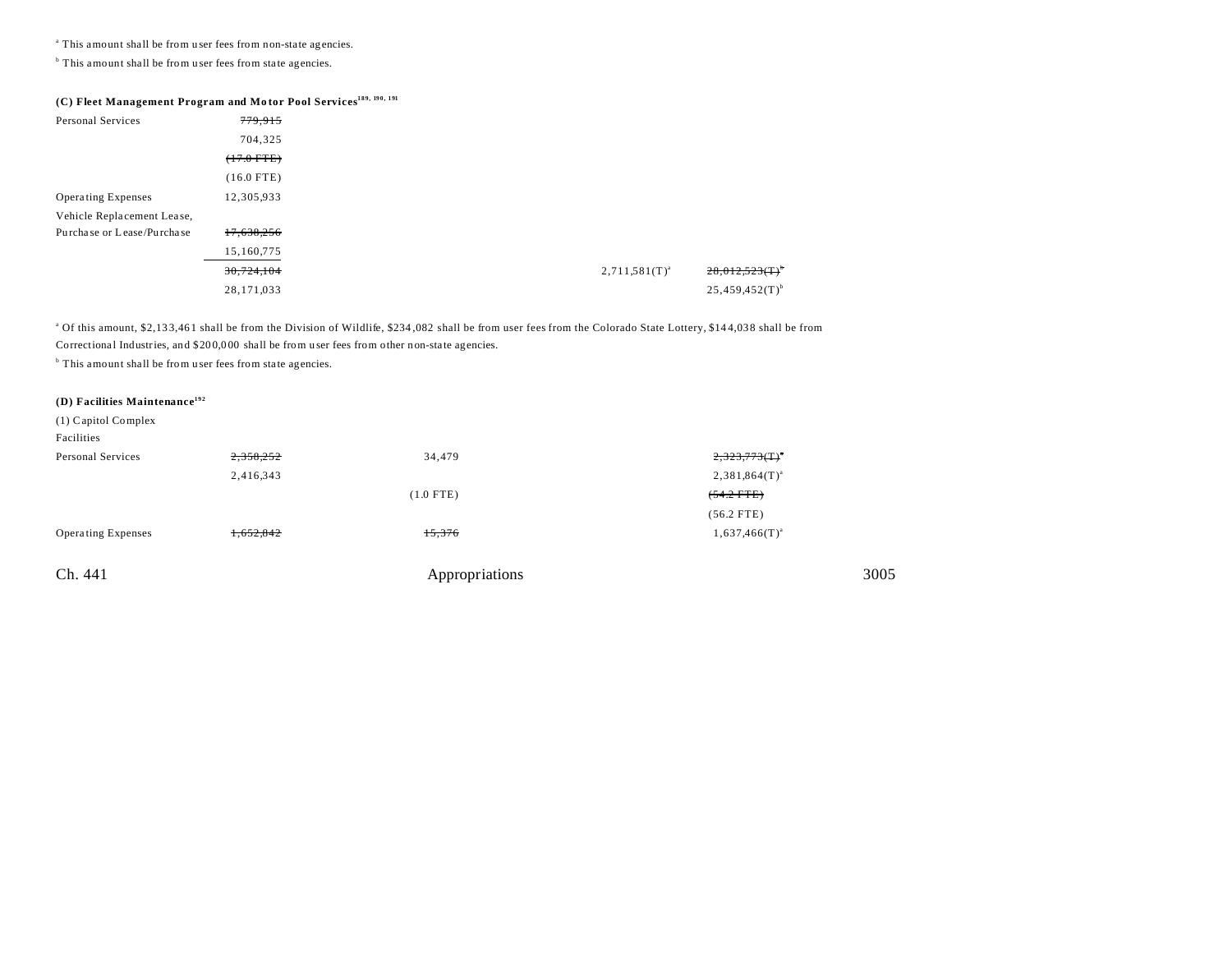|                                 |                           |              | <b>APPROPRIATION FROM</b>     |                                                |                      |                                       |                         |
|---------------------------------|---------------------------|--------------|-------------------------------|------------------------------------------------|----------------------|---------------------------------------|-------------------------|
|                                 | ITEM &<br><b>SUBTOTAL</b> | <b>TOTAL</b> | <b>GENERAL</b><br><b>FUND</b> | <b>GENERAL</b><br><b>FUND</b><br><b>EXEMPT</b> | CASH<br><b>FUNDS</b> | CASH<br><b>FUNDS</b><br><b>EXEMPT</b> | FEDERAL<br><b>FUNDS</b> |
|                                 | \$                        | \$           | \$                            | \$                                             | \$                   | \$                                    | \$                      |
|                                 | 1,645,518                 |              | 8,052                         |                                                |                      |                                       |                         |
| Capitol Complex Repairs         | 805,429                   |              |                               |                                                |                      | $805,429(T)$ <sup>b</sup>             |                         |
| Capitol Complex Security        | 305,451                   |              |                               |                                                |                      | $305,451(T)^{a}$                      |                         |
| Utilities                       | 2,399,202                 |              | $2,399,202($ T) <sup>*</sup>  |                                                |                      |                                       |                         |
|                                 | 2,338,245                 |              |                               |                                                |                      | $2,338,245(T)^{a}$                    |                         |
| <b>Indirect Cost Assessment</b> | 400,190                   |              |                               |                                                |                      | $400, 190(T)^{a}$                     |                         |
|                                 | 7,921,366                 |              |                               |                                                |                      |                                       |                         |
|                                 | 7,911,176                 |              |                               |                                                |                      |                                       |                         |

a These amou nts shall be from lease payments by the state agency occupants of the Capitol Complex.

<sup>b</sup> Of this amount, \$744,029 shall be from state agency appropriations and \$61,400 shall be from lease payments by the state agency occupants of the Capitol Complex.

| (2) Grand Junction State Services Building |             |
|--------------------------------------------|-------------|
| Personal Services                          | 40,796      |
|                                            | $(1.0$ FTE) |
| <b>Operating Expenses</b>                  | 76,873      |
| Utilities                                  | 42,563      |
|                                            | 58,598      |
|                                            | 160,232     |
|                                            | 176,267     |
|                                            |             |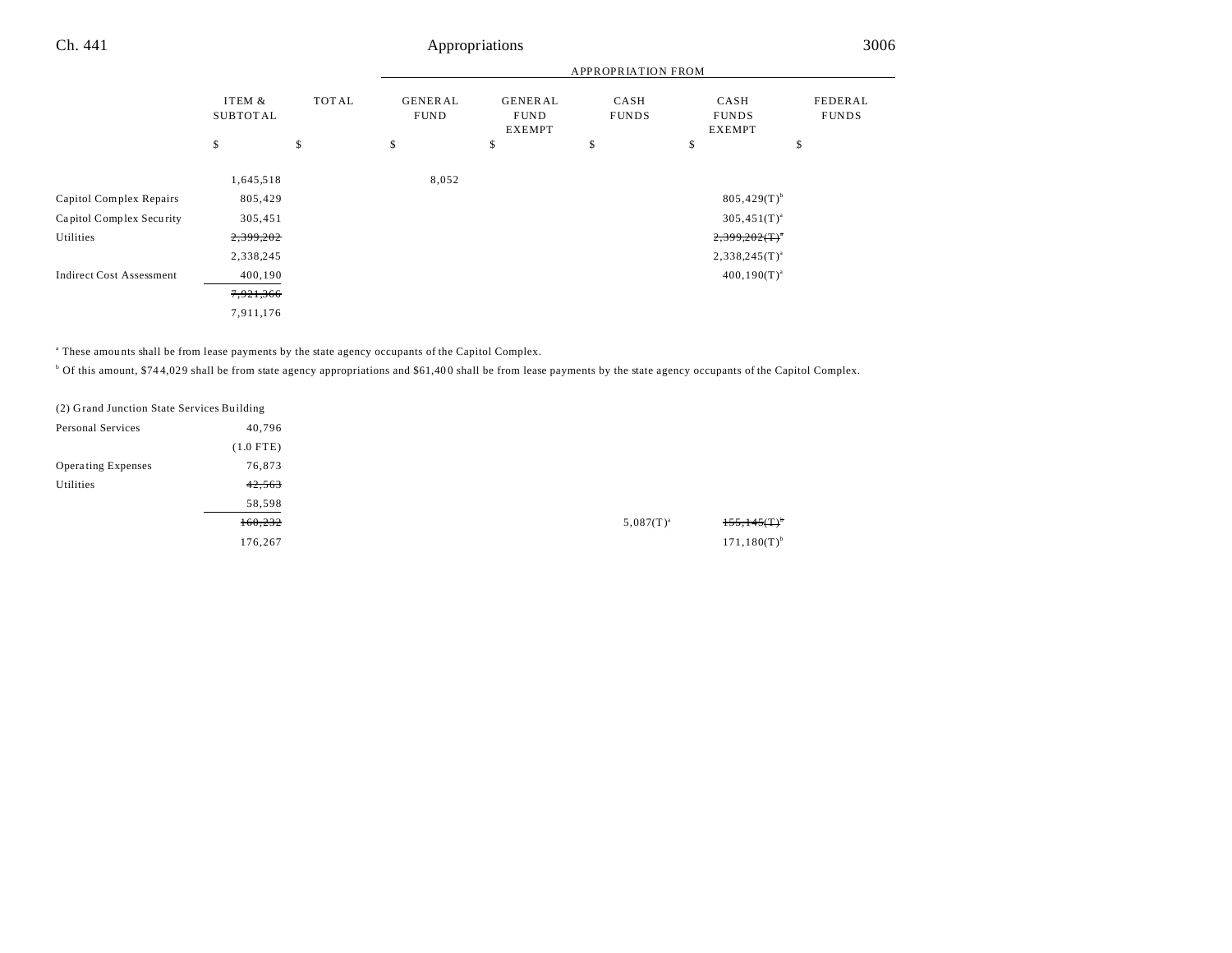<sup>a</sup> This amount shall be from lease payments from the Department of Higher Education for the Colorado State University Forest Service.

<sup>b</sup> This amount shall be from lease payments by the state agency occupants of the Grand Junction State Office Building.

| (3) Camp George West      |             |
|---------------------------|-------------|
| Personal Services         | 55,818      |
|                           | $(1.0$ FTE) |
| <b>Operating Expenses</b> | 130,900     |
| Utilities                 | 228,716     |
|                           | 273,638     |
|                           | 415,434     |
|                           | 460,356     |

<sup>a</sup> Of this amount, \$28,763(T) shall be from lease and utility payments from Correctional Industries and \$10,187 shall be from lease and utility payments from other non-state a gency occupants of Camp George W est.

<sup>b</sup> This amount shall be from lease and utility payments by the state agency occupants of Camp George W est.

## 50,143,385

47,882,960

## **(5) FINANCE AND PROCUREMENT**

| (A) State Controller's Office and Procurement Services |              |         |                          |  |  |  |  |
|--------------------------------------------------------|--------------|---------|--------------------------|--|--|--|--|
| Personal Services                                      | 2,886,712    | 908,271 | 1,978,441                |  |  |  |  |
|                                                        | 2,672,777    | 205,996 | $2,466,781$ <sup>a</sup> |  |  |  |  |
|                                                        | $(42.7$ FTE) |         |                          |  |  |  |  |
|                                                        | $(39.0$ FTE) |         |                          |  |  |  |  |
| <b>Operating Expenses</b>                              | 162,233      | 162,233 |                          |  |  |  |  |
|                                                        |              |         |                          |  |  |  |  |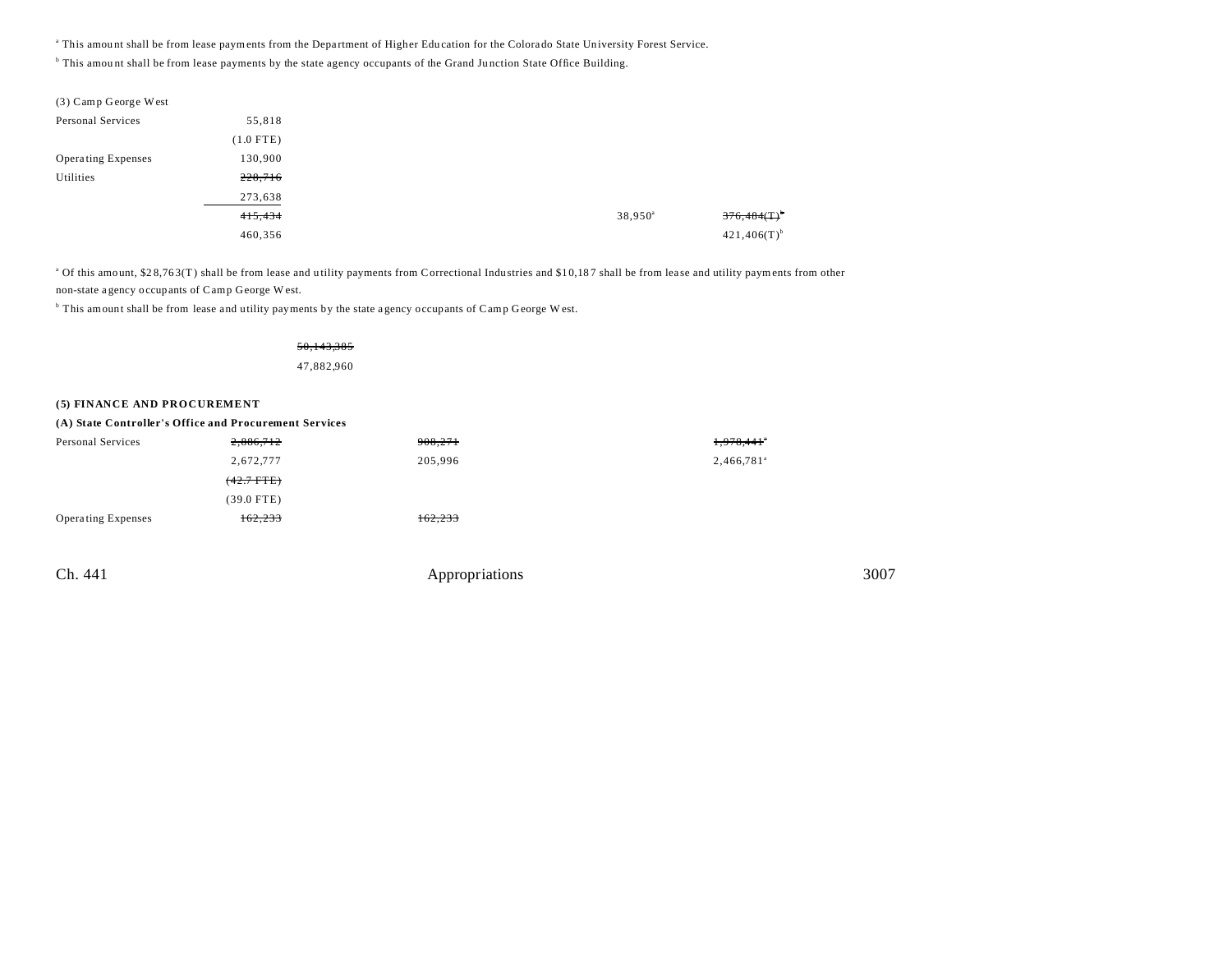|                    |       | <b>APPROPRIATION FROM</b>     |                                                |                      |                                       |                         |  |  |
|--------------------|-------|-------------------------------|------------------------------------------------|----------------------|---------------------------------------|-------------------------|--|--|
| ITEM &<br>SUBTOTAL | TOTAL | <b>GENERAL</b><br><b>FUND</b> | <b>GENERAL</b><br><b>FUND</b><br><b>EXEMPT</b> | CASH<br><b>FUNDS</b> | CASH<br><b>FUNDS</b><br><b>EXEMPT</b> | FEDERAL<br><b>FUNDS</b> |  |  |
| \$                 | \$    | \$                            | \$                                             | \$                   | \$                                    | \$                      |  |  |
| 153,269            |       | 153,269                       |                                                |                      |                                       |                         |  |  |
| 3,048,945          |       |                               |                                                |                      |                                       |                         |  |  |
| 2,826,046          |       |                               |                                                |                      |                                       |                         |  |  |

<sup>a</sup> Of this amount, \$917,648 (T) shall be from statewide indirect cost recoveries from the Department of Transportation pursuant to Section 43-1-113 (8)(a), C.R.S., \$87 3,03 0 shall be from rebates received from the Procurement Card Program, \$43 2,59 1(T) SHALL BE FROM STATEWIDE INDIRECT COST RECOVERIES FROM THE DEPARTMENT OF LABOR AND EMPLOYMENT, and \$187,763 (T) shall be from statewide indirect cost recoveries from the Department of State. STATE, AND \$55,749 SHALL BE FROM THE RESERVE BALANCE OF THE SUPPLIER DATABASE CASH FUND PURSUANT TO SECTION 24-102-202.5, C.R.S.

| (B) Supplier Database     |         |                        |
|---------------------------|---------|------------------------|
| Personal Services         | 129,887 | $129,887$ <sup>a</sup> |
|                           | 158,626 | 158,626 <sup>a</sup>   |
|                           |         | $(2.5 \text{ FTE})$    |
|                           |         | $(3.5$ FTE)            |
| <b>Operating Expenses</b> | 100,830 | $100,830^a$            |
|                           | 230,717 |                        |
|                           | 259,456 |                        |

a These amounts shall be from the Supplier Database Cash Fund pursuant to Section 24-102-202.5, C.R.S.

## **(C) Collections Services**

Personal Services 718,556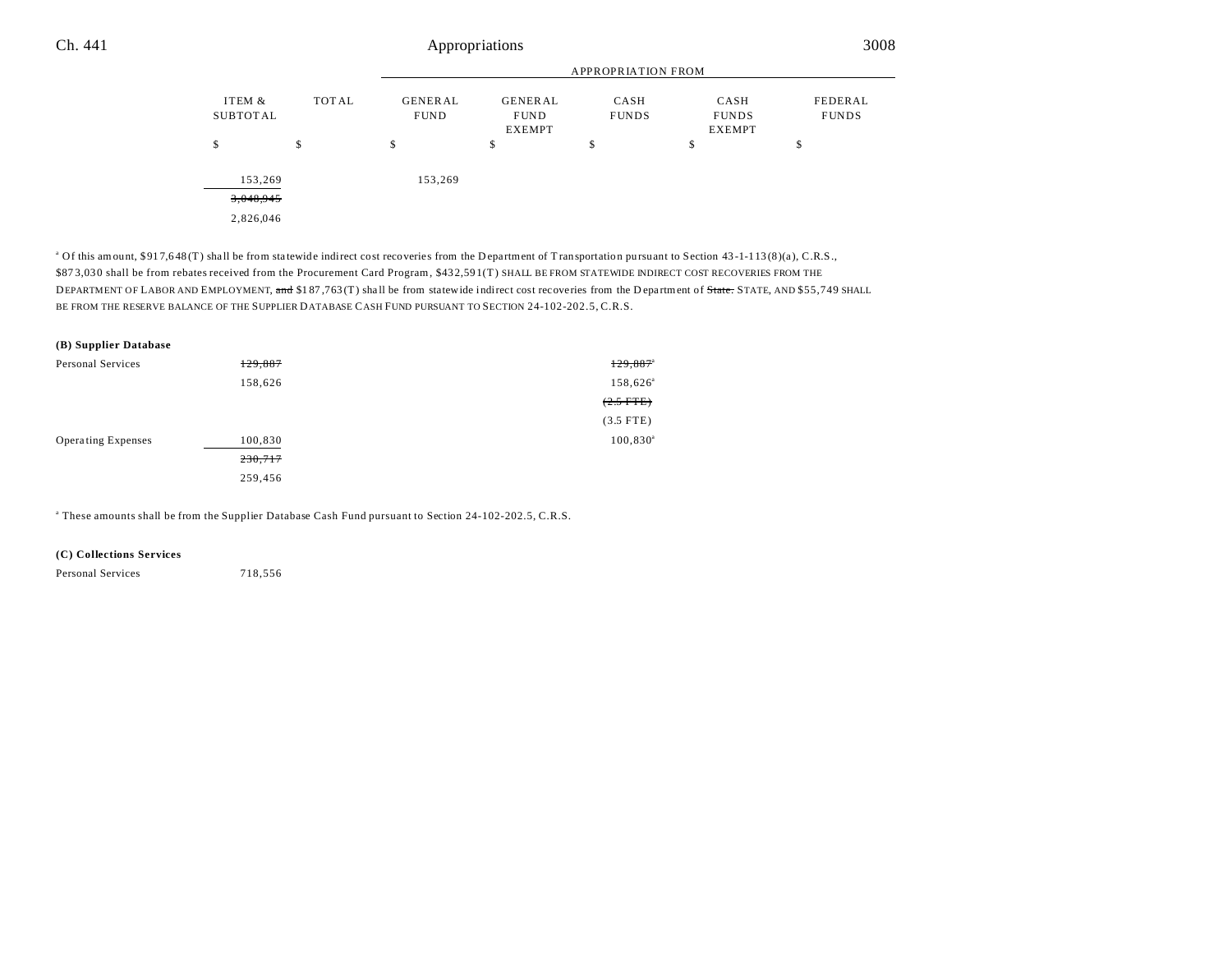|                            | (18.0 FTE) |
|----------------------------|------------|
| <b>Operating Expenses</b>  | 331,706    |
| Collection of Debts Due to |            |
| the State                  | 20,702     |
|                            | 1,070,964  |

<sup>a</sup> This amount shall be from collection fees assessed to individuals.

<sup>b</sup> This amount shall be from collection receipts previously booked as cash.

| (D) Real Estate Services Program <sup>81, 193</sup> |  |
|-----------------------------------------------------|--|
|-----------------------------------------------------|--|

Coordination of Capital

Construction, Controlled

Ma intenance Requests, and

| <b>Building Lease Review</b> | 486.601 | 486,601     |
|------------------------------|---------|-------------|
|                              | 481.601 | 481.601     |
|                              |         | $(7.0$ FTE) |

4,837,227 4,638,067

## **(6) COLORADO INFORMATION TECHNO LOGY SERVICES DIVISION OF INFORMATION TECHN OLOGY**

| (A) Business Services    |             |         |            |
|--------------------------|-------------|---------|------------|
| <b>Personal Services</b> | 507.476     |         |            |
|                          | $(8.0$ FTE) |         |            |
| Operating Expenses       | 6.450       |         |            |
|                          | 513,926     | 341,571 | 172,355(T) |
|                          |             |         |            |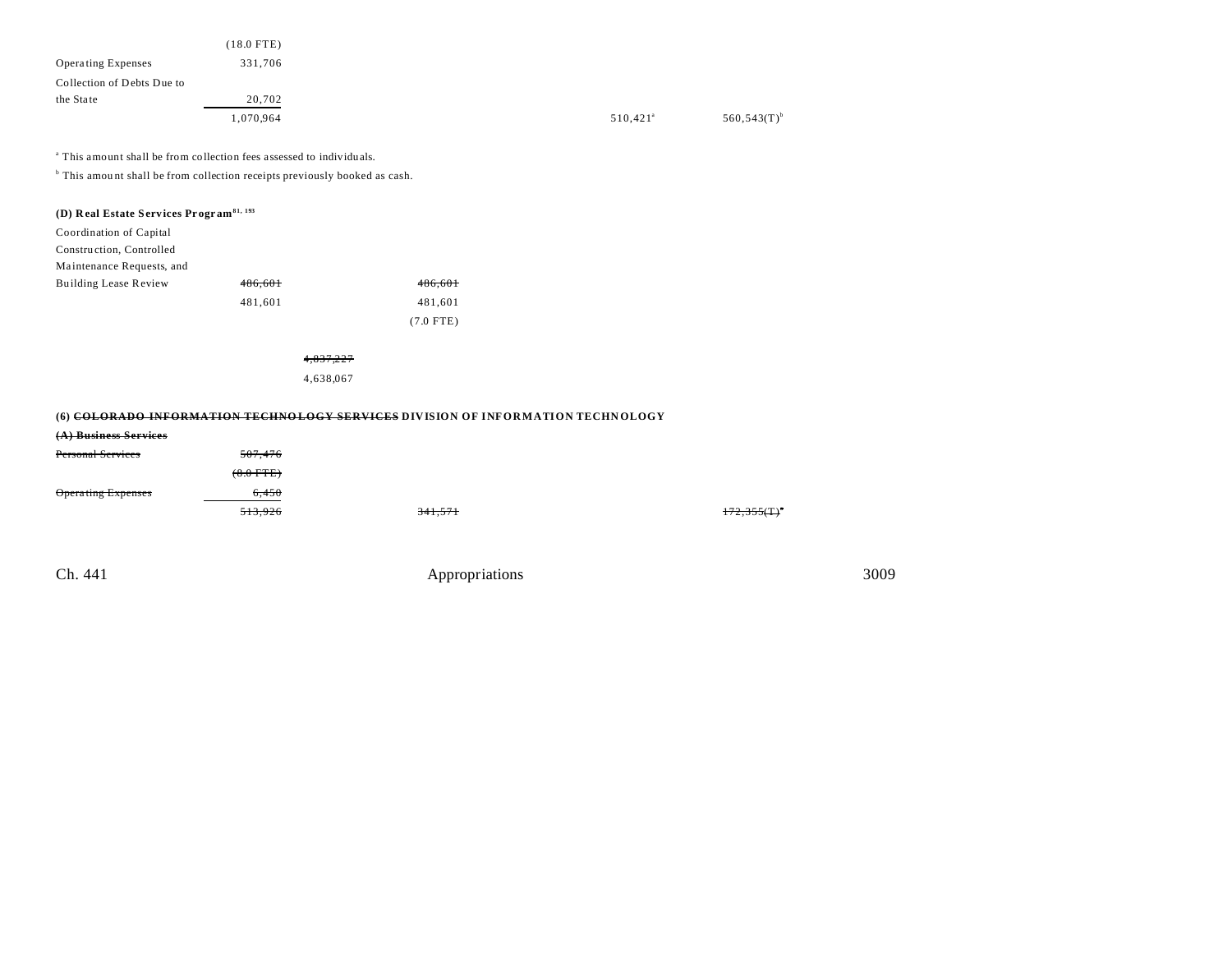| Ch. 441                                                               |                           |              |                               | 3010<br>Appropriations                         |                      |                                       |                         |
|-----------------------------------------------------------------------|---------------------------|--------------|-------------------------------|------------------------------------------------|----------------------|---------------------------------------|-------------------------|
|                                                                       |                           |              |                               |                                                | APPROPRIATION FROM   |                                       |                         |
|                                                                       | ITEM &<br><b>SUBTOTAL</b> | <b>TOTAL</b> | <b>GENERAL</b><br><b>FUND</b> | <b>GENERAL</b><br><b>FUND</b><br><b>EXEMPT</b> | CASH<br><b>FUNDS</b> | CASH<br><b>FUNDS</b><br><b>EXEMPT</b> | FEDERAL<br><b>FUNDS</b> |
|                                                                       | \$                        | \$           | \$                            | \$                                             | \$                   | \$                                    | \$                      |
| " This amount shall be from user fees from state agencies.            |                           |              |                               |                                                |                      |                                       |                         |
| (A) ADMINISTRATION                                                    |                           |              |                               |                                                |                      |                                       |                         |
| PERSONAL SERVICES                                                     | 359,114                   |              |                               |                                                |                      |                                       |                         |
|                                                                       | $(6.0$ FTE)               |              |                               |                                                |                      |                                       |                         |
| <b>OPERATING EXPENSES</b>                                             | 6,450                     |              |                               |                                                |                      |                                       |                         |
|                                                                       | 365,564                   |              |                               |                                                |                      | $365,564(T)^{a}$                      |                         |
| <sup>a</sup> THIS AMOUNT SHALL BE FROM USER FEES FROM STATE AGENCIES. |                           |              |                               |                                                |                      |                                       |                         |
| (B) CUSTOMER SERVICES                                                 |                           |              |                               |                                                |                      |                                       |                         |
| PERSONAL SERVICES                                                     | 831,091                   |              |                               |                                                |                      | $831,091(T)^{a}$                      |                         |
|                                                                       | $(13.0$ FTE)              |              |                               |                                                |                      |                                       |                         |
| <b>OPERATING EXPENSES</b>                                             | 14,625                    |              |                               |                                                |                      | $14,625(T)^{a}$                       |                         |
|                                                                       | 845,716                   |              |                               |                                                |                      |                                       |                         |
| <sup>a</sup> THIS AMOUNT SHALL BE FROM USER FEES FROM STATE AGENCIES. |                           |              |                               |                                                |                      |                                       |                         |
| (C) ORDER BILLING                                                     |                           |              |                               |                                                |                      |                                       |                         |
| PERSONAL SERVICES                                                     | 595,651                   |              |                               |                                                |                      | $595,651(T)^{a}$                      |                         |
|                                                                       | $(10.0$ FTE)              |              |                               |                                                |                      |                                       |                         |
|                                                                       |                           |              |                               |                                                |                      |                                       |                         |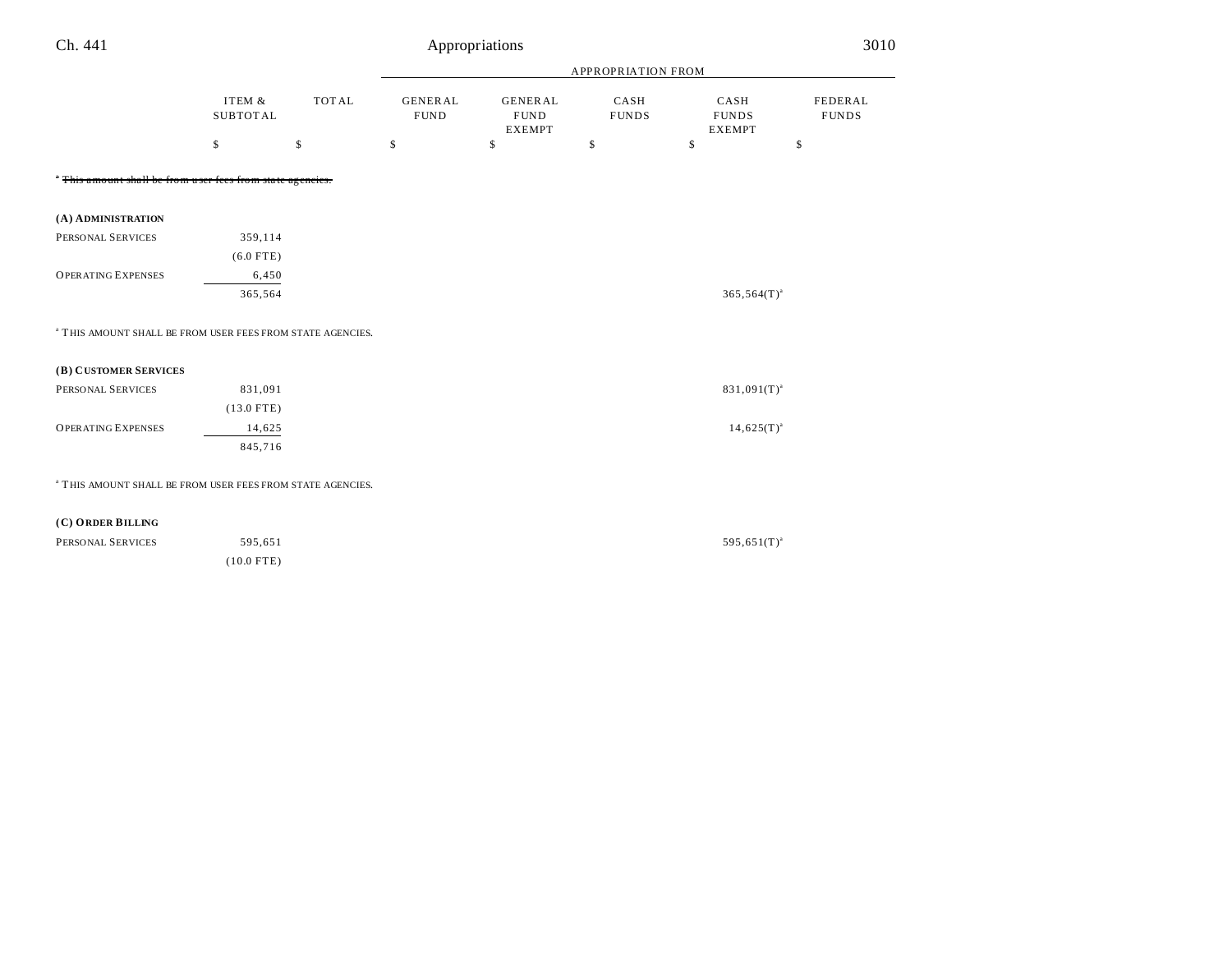| <b>OPERATING EXPENSES</b> | 10.750 | $10.750(T)^{3}$ |
|---------------------------|--------|-----------------|
|                           |        |                 |

### $^{\rm a}$  THIS AMOUNT SHALL BE FROM USER FEES FROM STATE AGENCIES.

## **(B) (D) Communications Services**

| Personal Services         | 2,959,410 | 2,893,259    | $66,151(T)^*$                      |
|---------------------------|-----------|--------------|------------------------------------|
|                           | 2,862,347 | 2,351,443    | 510,904 <sup>a</sup>               |
|                           |           | $(44.0$ FTE) | $(1.0$ FTE)                        |
|                           |           | $(42.0$ FTE) |                                    |
| <b>Operating Expenses</b> | 160,658   | 160,658      |                                    |
| Training                  | 18,500    | 18,500       |                                    |
|                           |           |              | $18,500^{\rm d}$                   |
| Utilities                 | 98,957    | 98,957       |                                    |
| Local Systems Development | 29,260    |              | $7,422(T)^{b}$<br>$21,838^{\circ}$ |
|                           | 3,266,785 |              |                                    |
|                           | 3,169,722 |              |                                    |

<sup>a</sup> This amount OF THIS AMOUNT, \$444,753 SHALL BE FROM THE RESERVE BALANCE OF THE PUBLIC SAFETY COMMUNICATIONS TRUST FUND PURSUANT TO SECTION 24-30-908.5, C.R.S., AND \$6 6,15 1(T ) shall be from the Department of Public Health and Environment from unexpended moneys in the Emergency M edical Services Account within the Highway Users Tax Fund that are not distributed to counties pursuant to Section 25-3.5-603(2), C.R.S.

<sup>b</sup> This amount shall be from user fees from state agencies.

This amount reflects funds anticipated to be received from the National Oceanic and Atmospheric Administration and is only shown for informational purposes.

d THIS AMOUNT SHALL BE FROM THE RESERVE BALANCE OF THE PUBLIC SAFETY COMMUNICATIONS TRUST FUND PURSUANT TO SECTION 24-30-908.5, C.R.S.

## **(C) (E) Ne twork Services SERVICES133a**

Personal Services 1,222,581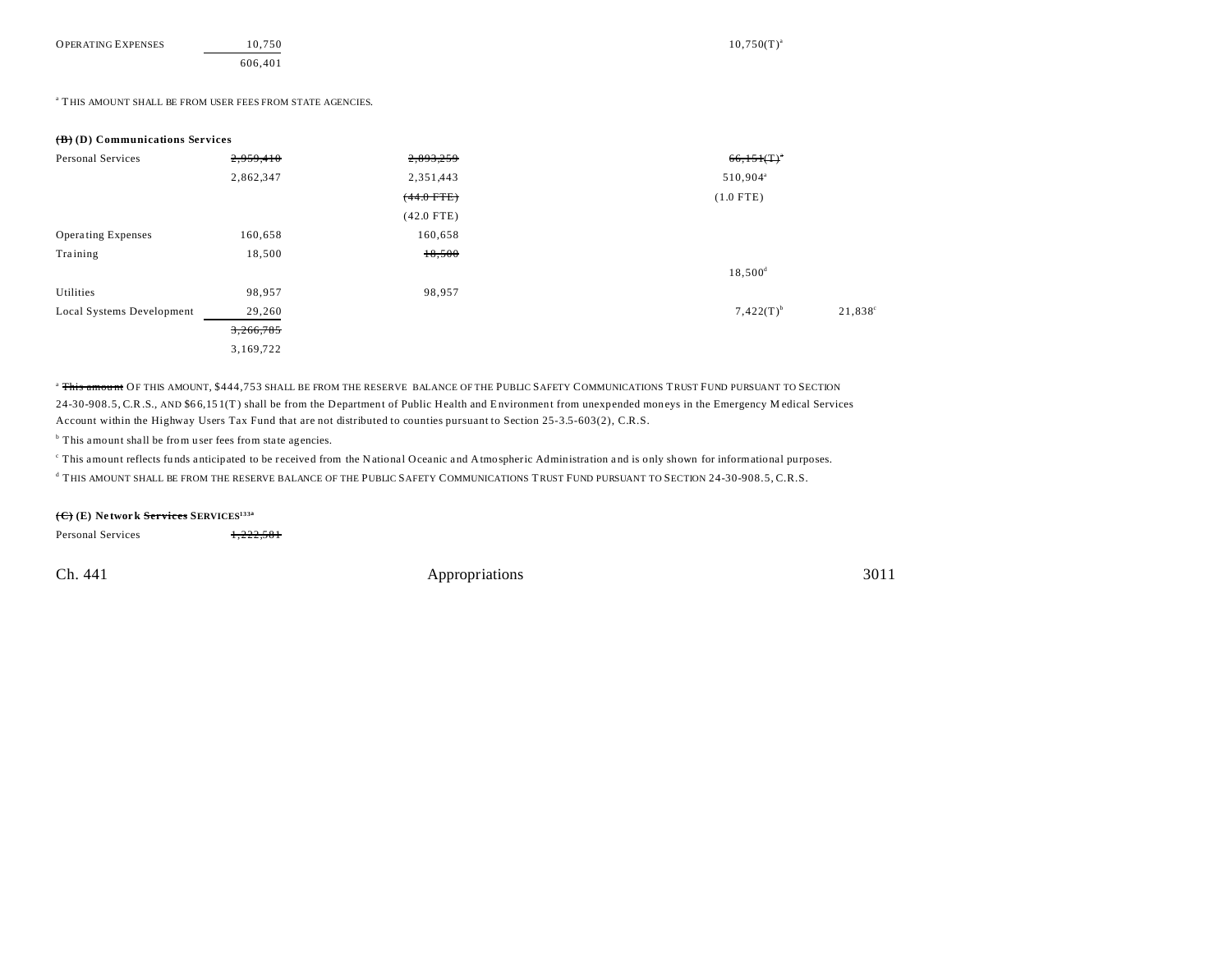|                                                         |                           |       |                               |                                                | <b>APPROPRIATION FROM</b> |                                       |                         |
|---------------------------------------------------------|---------------------------|-------|-------------------------------|------------------------------------------------|---------------------------|---------------------------------------|-------------------------|
|                                                         | ITEM &<br><b>SUBTOTAL</b> | TOTAL | <b>GENERAL</b><br><b>FUND</b> | <b>GENERAL</b><br><b>FUND</b><br><b>EXEMPT</b> | CASH<br><b>FUNDS</b>      | CASH<br><b>FUNDS</b><br><b>EXEMPT</b> | FEDERAL<br><b>FUNDS</b> |
|                                                         | \$                        | \$    | \$                            | \$                                             | \$                        | \$                                    | \$                      |
|                                                         | 1,315,715<br>$(18.0$ FTE) |       |                               |                                                |                           |                                       |                         |
| <b>Operating Expenses</b>                               | 16,309,278<br>16,298,528  |       |                               |                                                |                           |                                       |                         |
| <b>TELECOMMUNICATIONS</b><br><b>AUDIT EXPENSE</b>       | 250,000                   |       |                               |                                                |                           |                                       |                         |
| Toll-free Telephone Access<br>to Members of the General |                           |       |                               |                                                |                           |                                       |                         |
| Assembly                                                | 25,000                    |       |                               |                                                |                           |                                       |                         |
| <b>Indirect Cost Assessment</b>                         | 1,584,707                 |       |                               |                                                |                           |                                       |                         |
|                                                         | 19,141,566                |       |                               |                                                | 585,589 <sup>ª</sup>      | $18,555,977($ T) <sup>o</sup>         |                         |
|                                                         | 19,473,950                |       |                               |                                                |                           | 18,888,361 <sup>b</sup>               |                         |

<sup>a</sup> Of this amount, \$486,039(T) shall be from the Colorado State Lottery, \$58,559 shall be from other user fees from non-state agencies, and \$40,991(T) shall be from Correctional Industries.

<sup>b</sup> Of this amount, \$<del>18,530,977</del> \$18,613,361(T) shall be from user fees from other state <del>agencies</del> AGENCIES, \$250,000 SHALL BE FROM REFUNDS FROM THE TELECOMMUNICATIONS AUDIT, and \$ 25 ,00 0(T ) shall be from the Legisla tive Department.

### **(D) (F) Computer**

| $S$ ervices $^{194}$     |           |
|--------------------------|-----------|
| <b>Personal Services</b> | 3,147,994 |
|                          | 2.303.084 |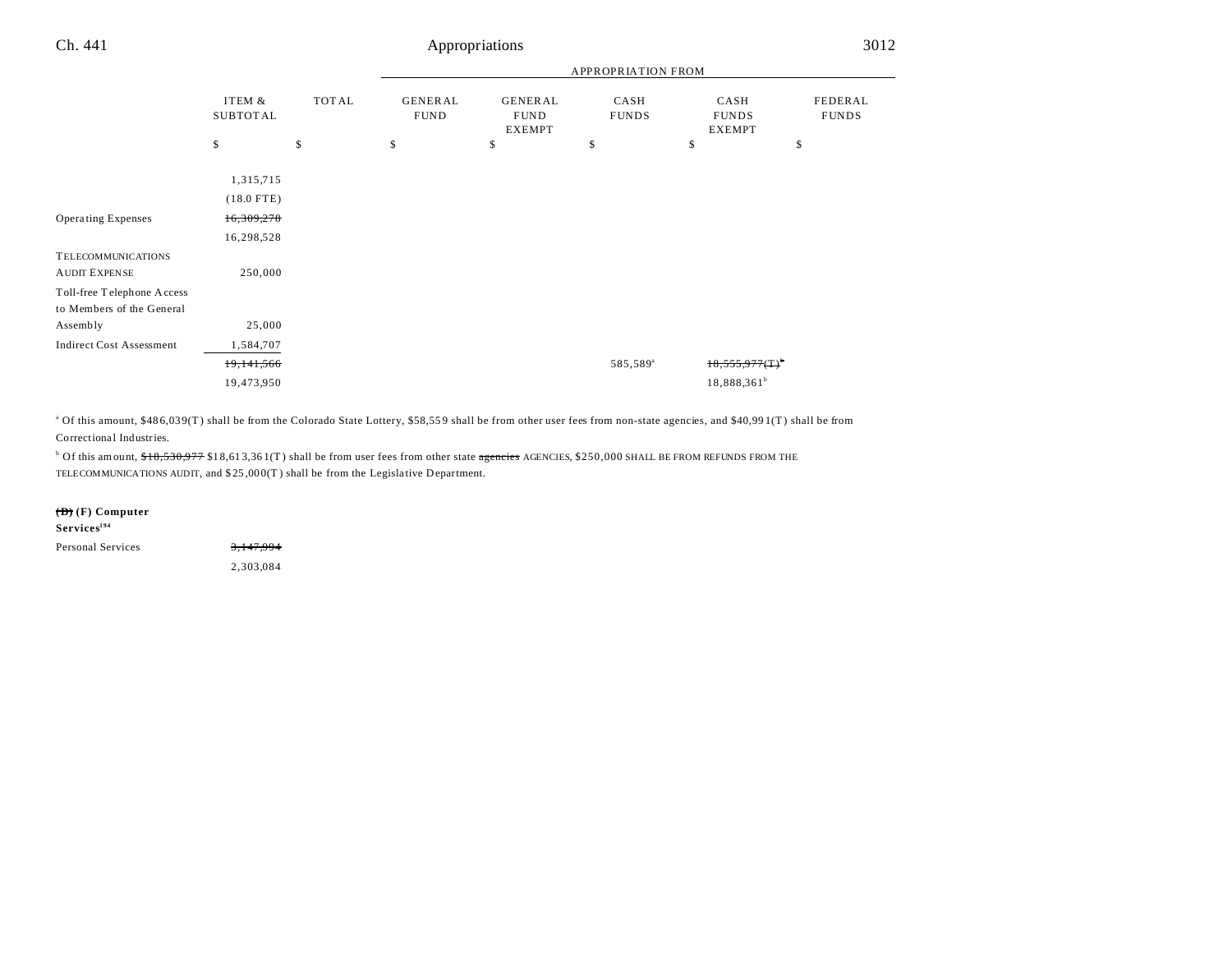|                                 | $(58.0$ FTE) |
|---------------------------------|--------------|
|                                 | $(42.0$ FTE) |
| <b>Operating Expenses</b>       | 6,107,721    |
|                                 | 6,181,350    |
| Rental, Lease, or               |              |
| Lease/Purchase of Central       |              |
| Processing Unit                 | 380,000      |
| <b>Indirect Cost Assessment</b> | 131,932      |
|                                 | 9,767,647    |
|                                 | 8,996,366    |

<sup>a</sup> Of this amount, \$169,228(T) shall be from the Division of Wildlife, and \$5,955(T) shall be from the Colorado State Lottery, and \$12,525 shall be from various local governments and other sources of cash revenu e.

<sup>b</sup> This amount OF THIS AMOUNT, \$8,469,378(T) shall be from user fees from state agencies. AGENCIES, AND \$339,280 SHALL BE FROM RESERVES IN THE COMPUTER SERVICES REVOLVING FUND PURSUANT TO SECTION 24-30-1606, C.R.S.

## **(E) (G) Pueblo Data Entry**

| Personal Services               | 1,642,376    |                           |                        |
|---------------------------------|--------------|---------------------------|------------------------|
|                                 | 2,166,038    |                           |                        |
|                                 | $(38.0$ FTE) |                           |                        |
| <b>Operating Expenses</b>       | 197,287      |                           |                        |
|                                 | 163,846      |                           |                        |
| Utilities                       | 10,763       |                           |                        |
| <b>Indirect Cost Assessment</b> | 88,713       |                           |                        |
|                                 | 1,939,139    |                           | $1,939,139($ T $)^{n}$ |
|                                 | 2,429,360    | $151,667(T)$ <sup>b</sup> | $2,277,693(T)^{a}$     |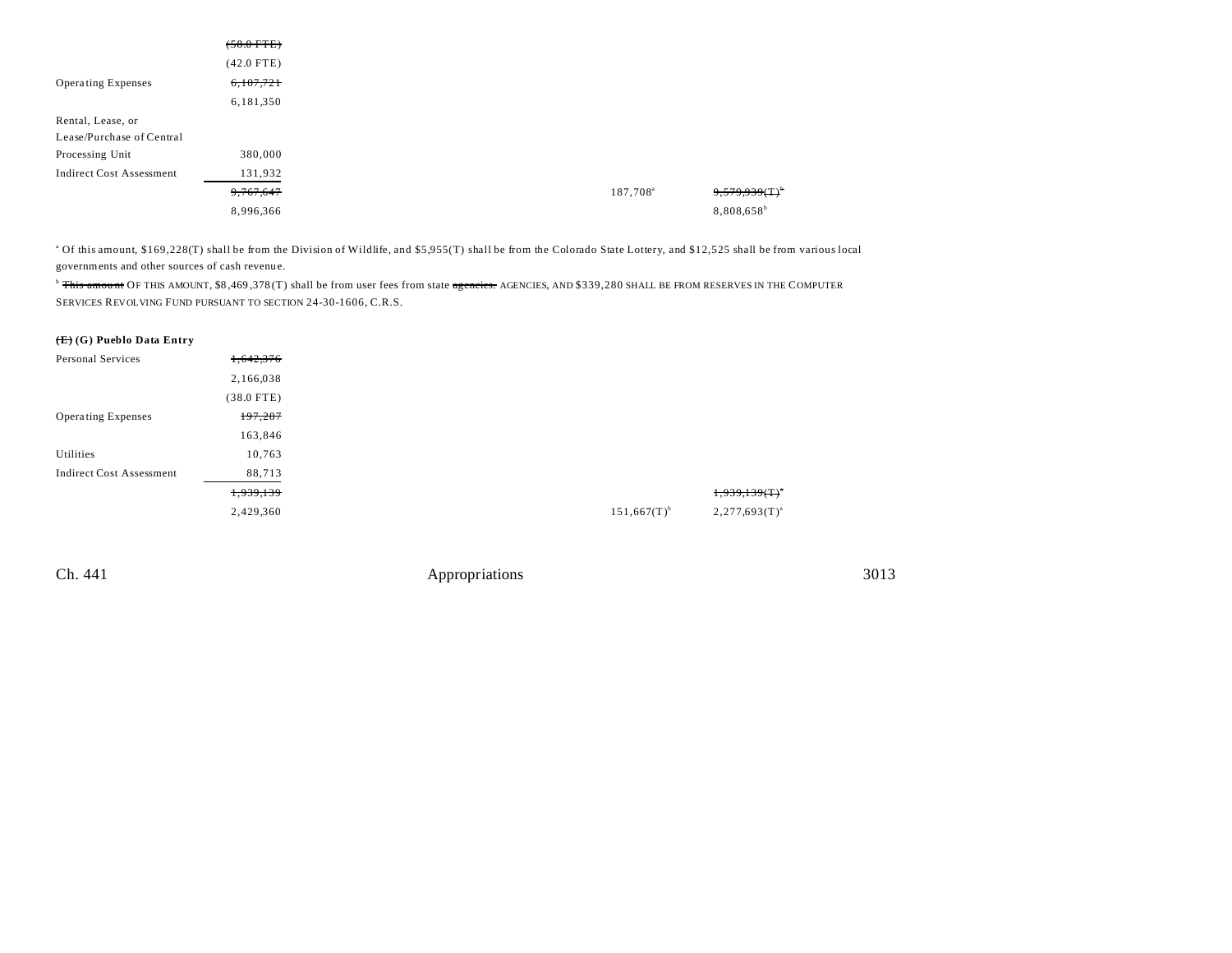|                    |       |                               |                        | APPROPRIATION FROM   |                      |                         |
|--------------------|-------|-------------------------------|------------------------|----------------------|----------------------|-------------------------|
| ITEM &<br>SUBTOTAL | TOTAL | <b>GENERAL</b><br><b>FUND</b> | GENERAL<br><b>FUND</b> | CASH<br><b>FUNDS</b> | CASH<br><b>FUNDS</b> | FEDERAL<br><b>FUNDS</b> |
|                    |       |                               | <b>EXEMPT</b>          |                      | <b>EXEMPT</b>        |                         |
|                    |       |                               |                        |                      |                      |                         |
|                    |       |                               |                        |                      |                      |                         |

<sup>a</sup> This amount shall be user fees from state agencies.

**THIS AMOUNT SHALL BE FROM THE DIVISION OF WILDLIFE.** 

|                           | $(\mathbf{F})$ (H) Information and Archival Services |         |                  |
|---------------------------|------------------------------------------------------|---------|------------------|
| Personal Services         | 881,987                                              |         |                  |
|                           | 521,954                                              |         |                  |
|                           | $(15.0$ FTE $)$                                      |         |                  |
|                           | $(9.0$ FTE)                                          |         |                  |
| <b>Operating Expenses</b> | 58,293                                               |         |                  |
|                           | 49,070                                               |         |                  |
|                           | 940,280                                              | 541,451 | $86,169^{\circ}$ |
|                           | 571,024                                              | 462,359 |                  |

<sup>a</sup> This amount shall be from user fees from non-state agencies.

<sup>b</sup> This amount shall be from user fees from state agencies.

| (G) Application Services (I) TECHNOLOGY M ANAGEMENT UNIT |                       |  |  |  |
|----------------------------------------------------------|-----------------------|--|--|--|
| Personal Services                                        | 3.216.354             |  |  |  |
|                                                          | 2.845.005             |  |  |  |
|                                                          | <del>(44.5 FTE)</del> |  |  |  |

(42.5 FTE)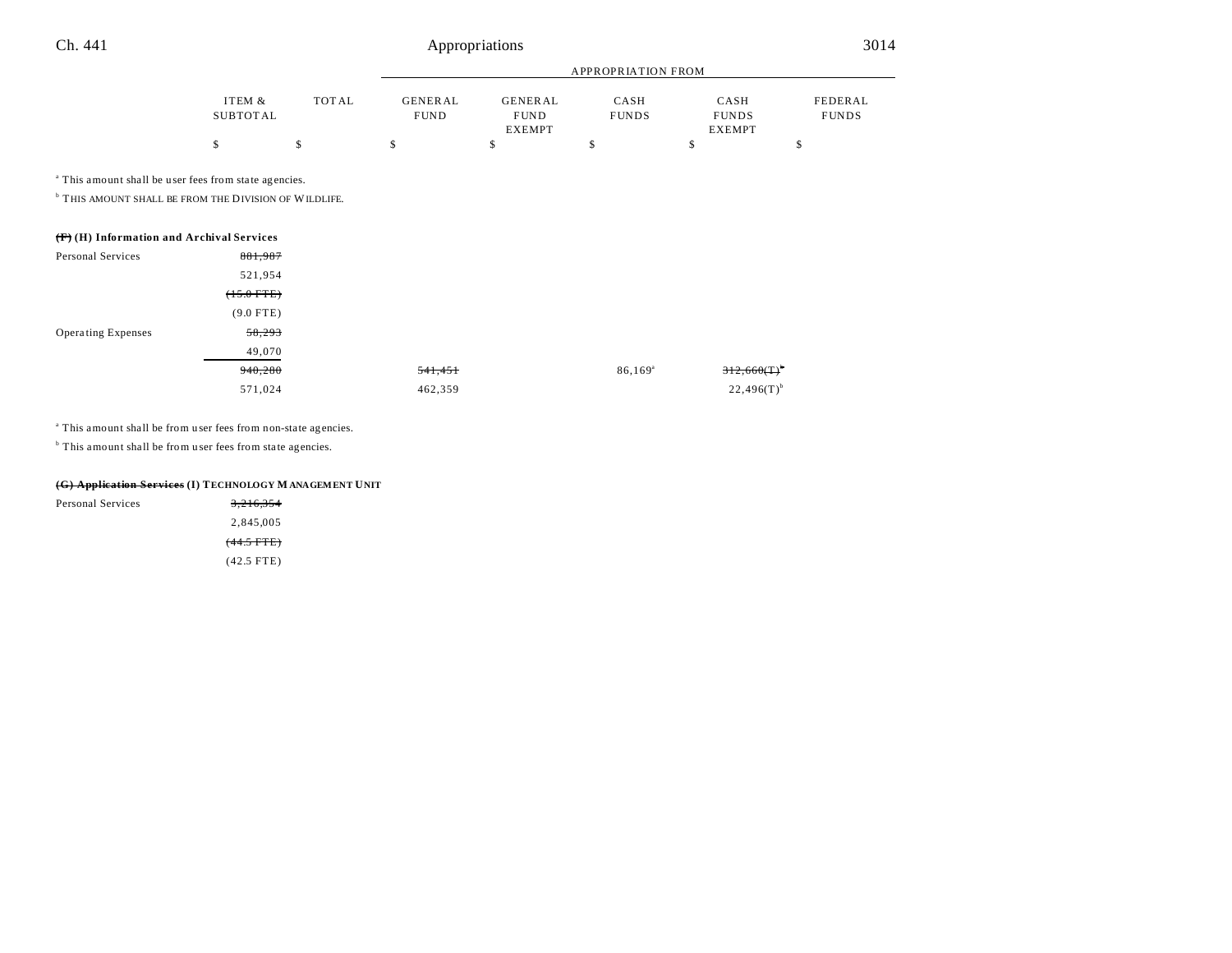| Operating Expenses                         | 534,983      |            |           |  |
|--------------------------------------------|--------------|------------|-----------|--|
|                                            | 401,275      |            |           |  |
|                                            | 3,751,337    |            | 3,751,337 |  |
|                                            | 3,246,280    |            | 3,246,280 |  |
|                                            |              | 39,320,680 |           |  |
|                                            |              | 39,704,383 |           |  |
| (7) ADMINISTRATIVE HEARINGS <sup>195</sup> |              |            |           |  |
| Personal Services                          | 2,783,420    |            |           |  |
|                                            | 2,753,420    |            |           |  |
|                                            | $(40.3$ FTE) |            |           |  |
|                                            | $(39.8$ FTE) |            |           |  |
| Operating Expenses                         | 137,042      |            |           |  |
|                                            | 144,574      |            |           |  |
| <b>Indirect Cost Assessment</b>            | 151,411      |            |           |  |
|                                            |              | 3,071,873  |           |  |
|                                            |              | 3,049,405  |           |  |
|                                            |              |            |           |  |

<sup>a</sup> This amount OF THIS AMOUNT, \$2,923,783 (T) shall be from user fees from state agencies. AGENCIES, AND \$125,622 SHALL BE FROM EXCESS REVENUES COLLECTED DURING FY 2001-02 FOR ADMINISTRATIVE LAW JUDGE SERVICES.

## **TOTALS PART XV**

| $(PERSONNEL)^{5,6}$ | \$148,730,271 | \$14,830,733 | \$9,548,330"         | <del>\$124.329.370</del> * | \$21,838 |
|---------------------|---------------|--------------|----------------------|----------------------------|----------|
|                     | \$147,202,015 | \$12,463,860 | $$9.736.040^{\circ}$ | \$124,980,277 <sup>a</sup> |          |

Ch. 441 Appropriations 3015

 $3,071,873$ (T)<sup>\*</sup> 3,049,405<sup>a</sup>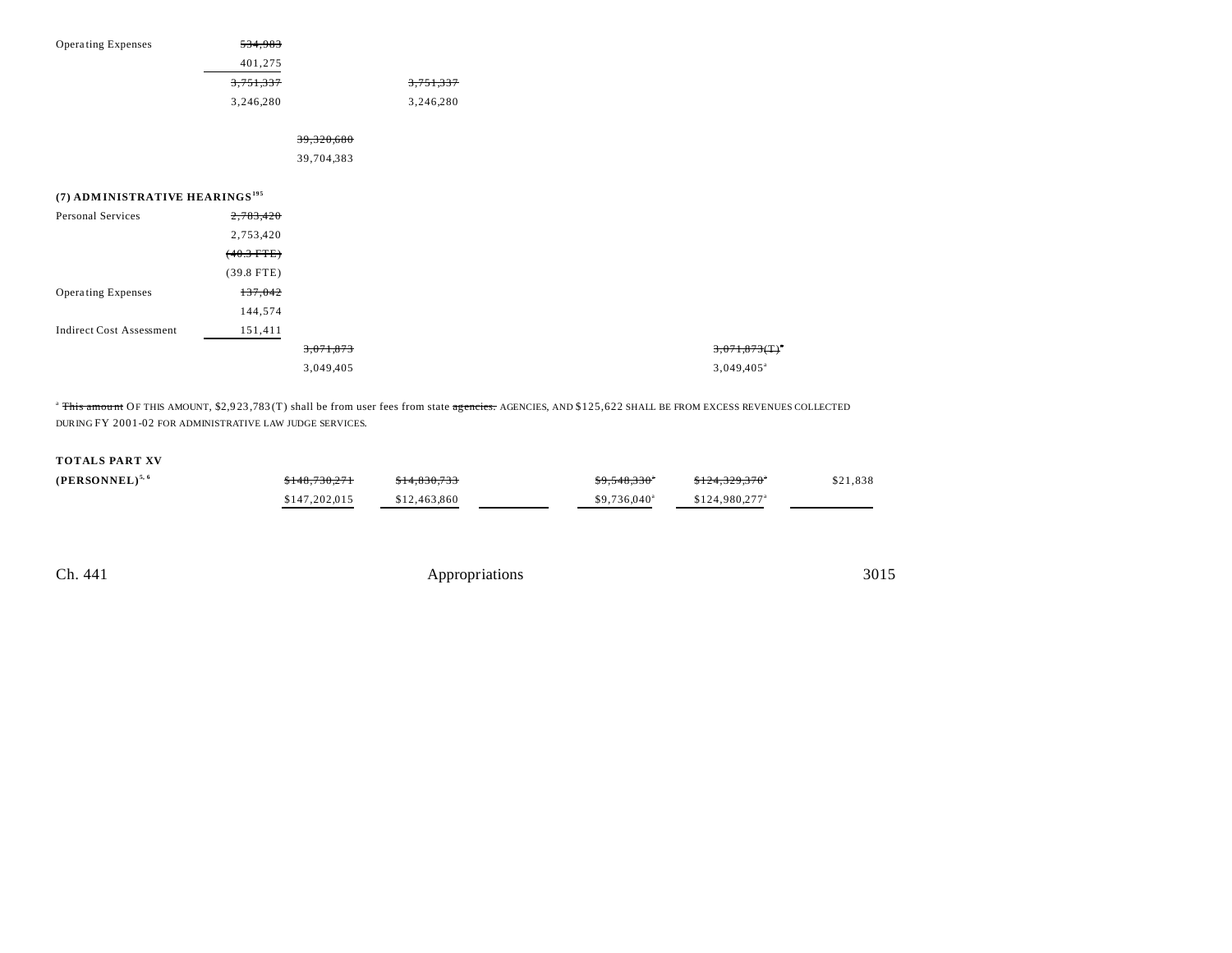<sup>a</sup> Of these amounts,  $$130,944,199$  \$130,520,173 contains a (T) notation.

**FOOTNOTES** -- The following statements are referenced to the numbered footnotes throughout section 2.

- 5 (Governor lined through this provision. See L. 2002, p. 3034.)
- 6 All Departments, Totals -- The General Assembly requests that copies of all reports requested in other footnotes contained in this act be delivered to the Joint Budget Committee and the majority and minority leadership in each house of the General Assembly. Each principal department of the state shall produce its rules in an electronic format that is suitable for public access through electronic means. Such rules in such format shall be submitted to the Office of Legislative Legal Services for publishing on the Internet. It is the intent of the General Assembly that this be done within existing resources.
- 30 (Governor lined through this provision. See L. 2002, p. 3043.)
- 67a (Governor lined through this provision. See L. 2002, p. 3054.)
- 81 (Governor lined through this provision. See L. 2002, p. 3058.)
- 133a JUDICIAL DEPARTMENT, COURTS ADMINISTRATION, INTEGRATED INFORMATION SERVICES, MULTIUSE NETWORK PAYMENTS; DEPARTMENT OF PERSONNEL, DIVISION OF INFORMATION TECHNOLOGY, NETWORK SERVICES -- THE JUDICIAL DEPARTMENT SHALL PARTICIPATE IN THE STATE'S MULTIUSE NETWORK PROGRAM. THEY WILL RECEIVE THE EQUIVALENT OF T-1 BANDWIDTH, AS NEEDED, IN ALL JUDICIAL DISTRICTS, WITH THE APPROPRIATION PROVIDED FOR MULTIUSE NETWORK PAYMENTS.
- 189 Department of Personnel, Central Services, Fleet Management Program and Motor Pool Services -- The Department is requested to provide the Joint Budget Committee with a reconciled and consolidated report by January 1, 2003, of the vehicles it intends to replace in FY 2002-03 compared to those specific vehicles approved by the General Assembly for replacement or addition.